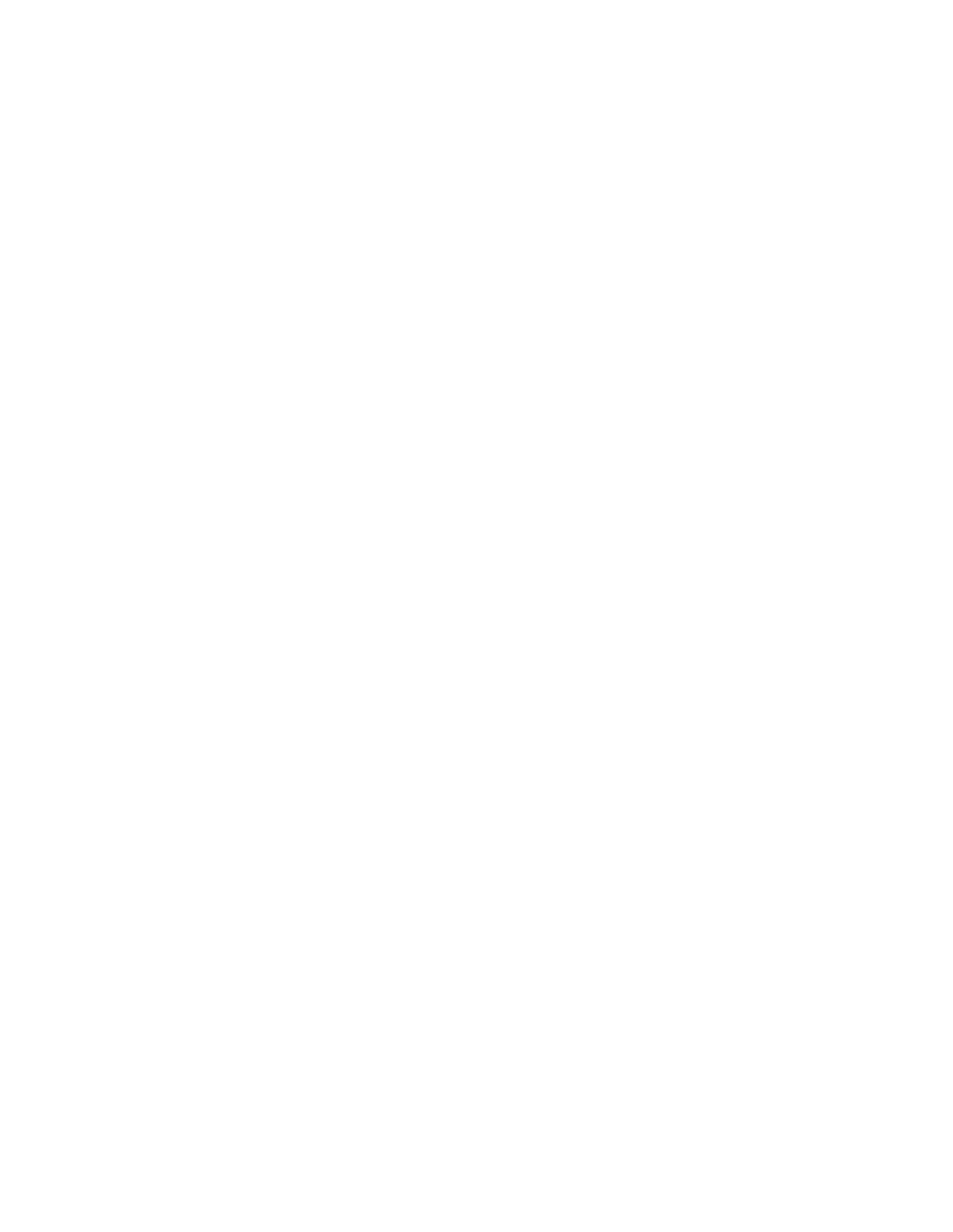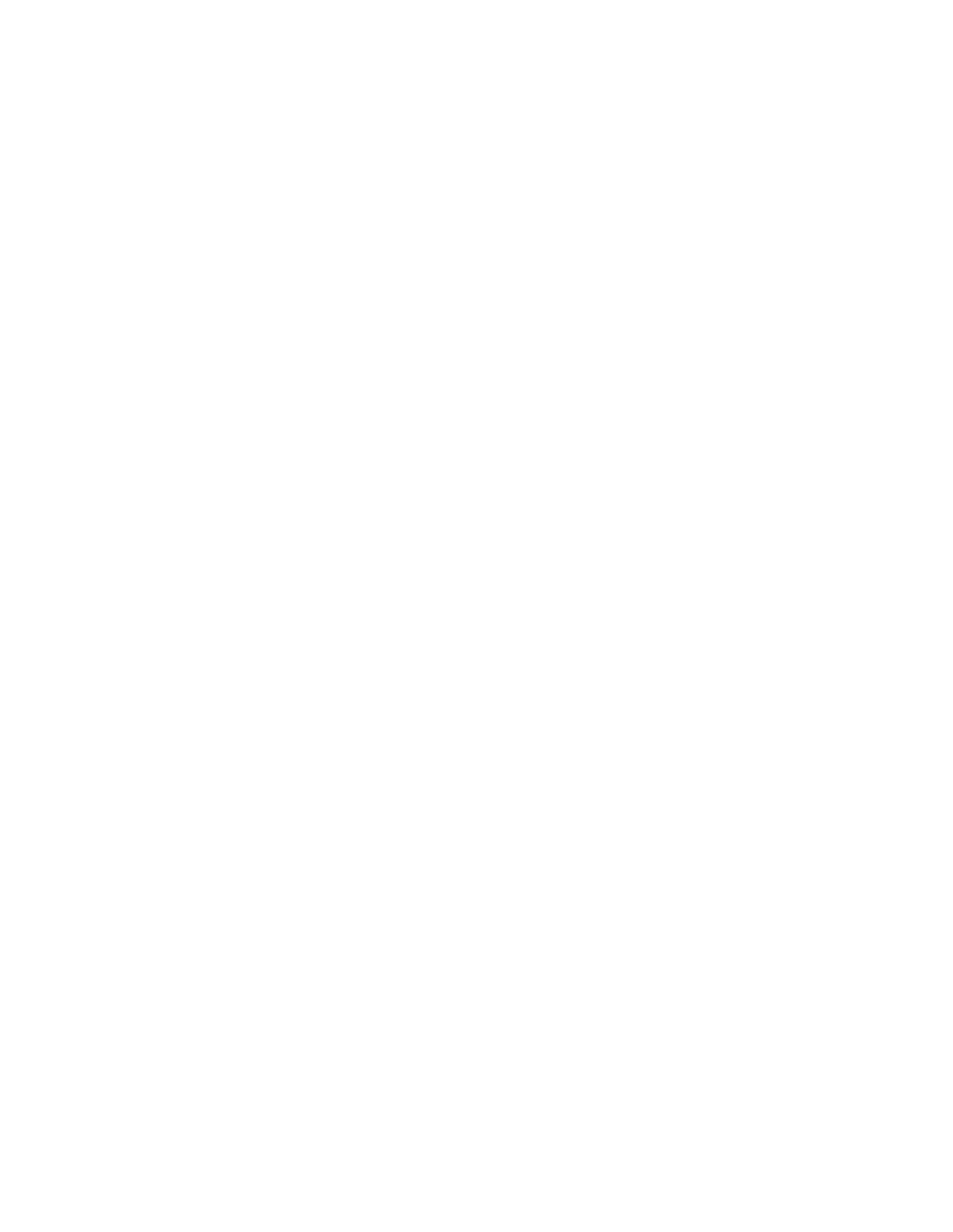# Proceedings

—————

CHIEF JUSTICE PORITZ: Former Justices of our Court, former and present Judges, distinguished guests. The Court convenes today to honor and remember the life and career of Justice Morris Pashman. We have come together to celebrate the achievements of a man who was best described by Justice Handler when he said of his colleague and his friend that Justice Pashman's singular dedication and commitment to the life of the law was second only to his dedication to his family.

We will hear from Justices of the Court, representatives of the legal community, associates and former law clerks of Justice Pashman, and from his son. They will remind us of the many facets of this rare man who sat on our Court for ten years but left an indelible stamp on our work through the almost two decades that have followed his tenure. We hear his footsteps still and will as long as we reach for the ideal of justice he envisioned so clearly. That sense of our common humanity and of our obligation to ensure equality under the law for those least able to claim their birth right for themselves—those who lack power and wealth. Let us then share our memories today of Justice Morris Pashman.

First, I would like to call on the Honorable Sidney Schreiber, retired Associate Justice, a colleague and friend of Justice Pashman.

JUSTICE SCHREIBER: Chief Justice, Justices, the last time I addressed this Court and I looked up at the Court, I remarked that they were an awesome looking group from this viewpoint. I must say today that it's a much gentler and kindlier looking Court than I saw at that time.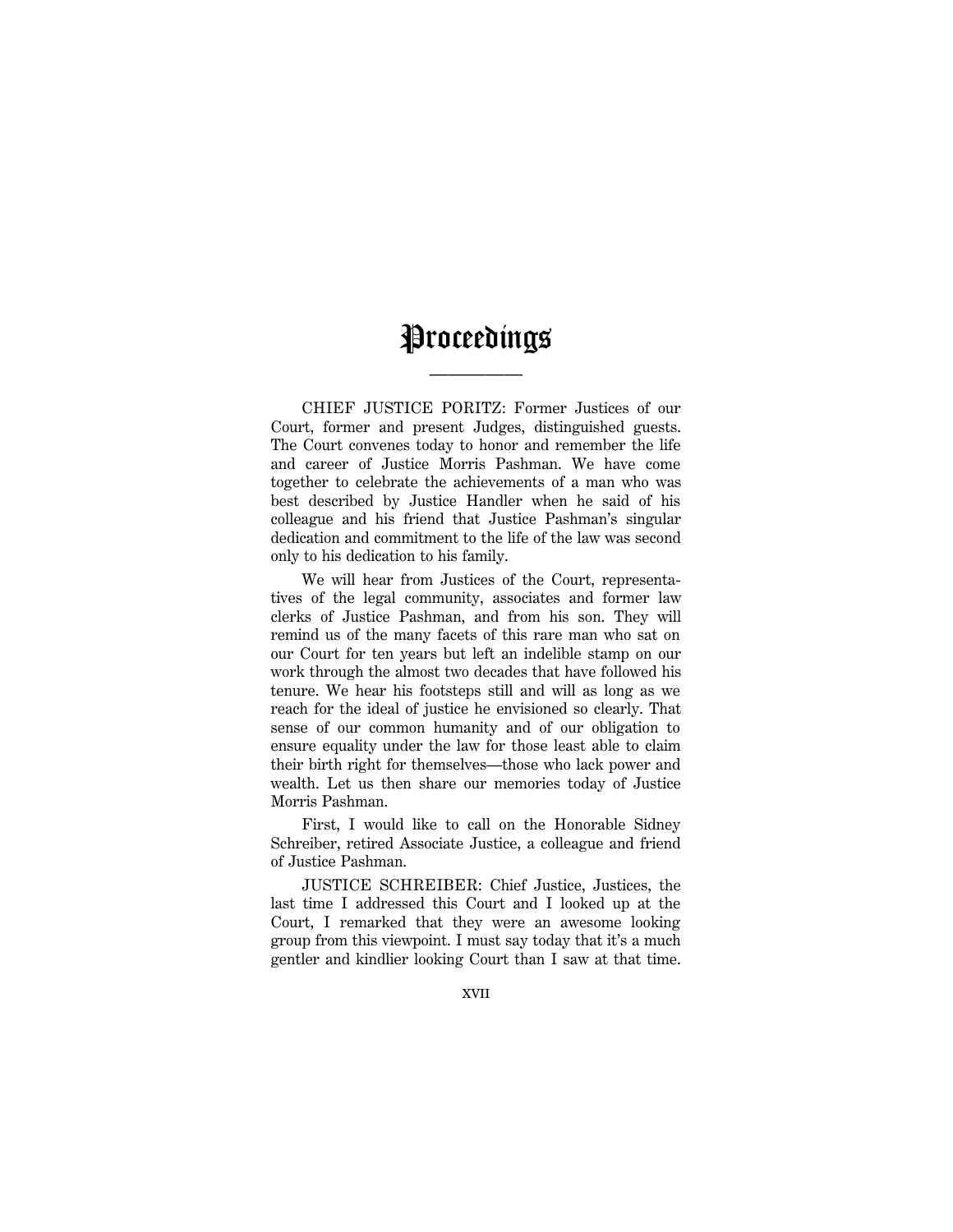I appreciate the opportunity of saying a few words on this occasion in memory of Justice Morris Pashman. His philosophy and career will be covered by others. But I do want to add that Justice Pashman was a powerful force on this Court. He spoke loudly, vigorously, and clearly. And when his social consciousness was stirred, he had the power of his convictions. He would not be swayed.

He was a great help to his peers not only in exploring the substantive issues of cases but also in reviewing circulating opinions. He had a habit of using red ink to mark his suggested changes on an opinion, and when he finished some opinions, he would say they resembled, as he put it, a bloody battlefield.

Morris and I would travel on the train each week to Trenton. They were memorable rides. On conference days, we would discuss some of the cases that we were to take up on that conference day, and at times, our discussions were quite vigorous. And generally we ended up in agreement. Came the conference and Morris would reverse course, whereupon I would remind him of his previous position, which led to his warm laugh and an "I changed my mind" as he returned to his original position that he had advocated on the train.

A similar circumstance occurred with respect to some of his opinions. The Court would be considering a circulated opinion by Justice Pashman. Some person would suggest some modification and Morris would reply, "I'll take care of that.'' Then would come the redraft and not one word would have been changed.

Justice Pashman was the most gregarious member of this Court. When we would attend some Bar function, he made it his business to chat with everyone in the room. He was the perfect example of a good will man who made it his business to be attentive, to listen, and whether called upon or not, to help you. After we both retired, Morris made it his business to call me about every week or ten days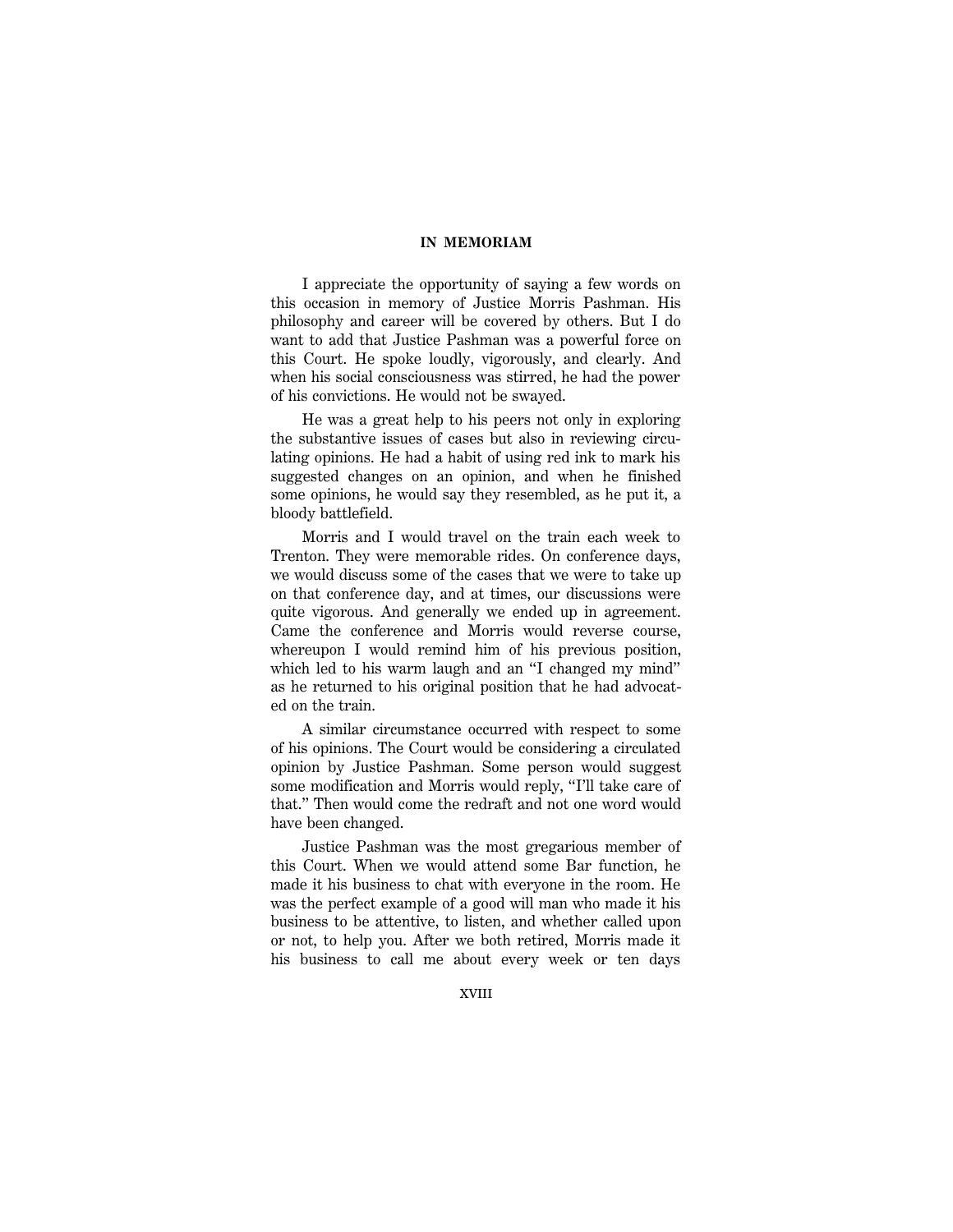whether I was up here in New Jersey or in Florida, and he was always interested in my health and that of my family and in what we were doing.

He loved this Court and he relished being a part of it. Even after he retired, he kept in touch with the Chief Justice and other members of the Court. He was so beloved that the Court gave him a party on his eighty-fifth birthday. I do not recall any other Justice who has been so honored.

I have fond memories of my association with him. He was more than my colleague. He was my friend. His memory will be and has been a blessing for me and others who were fortunate enough to know him.

CHIEF JUSTICE PORITZ: Thank you, Justice Schreiber. Our next speaker is Steven Kudatzky, one of the Justice's former law clerks.

MR. KUDATZKY: It is my honor and privilege to speak to the Court on behalf of Justice Pashman's former law clerks, many of whom have traveled great distances to be here today.

We tried to caucus together and come up with some amusing anecdotes that we might share with the Court but we concluded there was nothing that  $\ldots$  that the really good stories were such that we could not share them publicly. So I honestly don't have anything that I can share at this forum.

I'd like, however, to read the words of Professor Joseph Singer, who clerked for Justice Pashman in his last year on the Court and is currently a member of the faculty at Harvard Law School. And I do this knowing the Court's not too keen on having things read to it, generally speaking. But these words were so compelling—and I think said it all for all of us—that I would beg the Court's indulgence. This is a dedication to a treatise on property law that Professor Singer will be publishing next year and it's dedicated, of course, to Justice Pashman.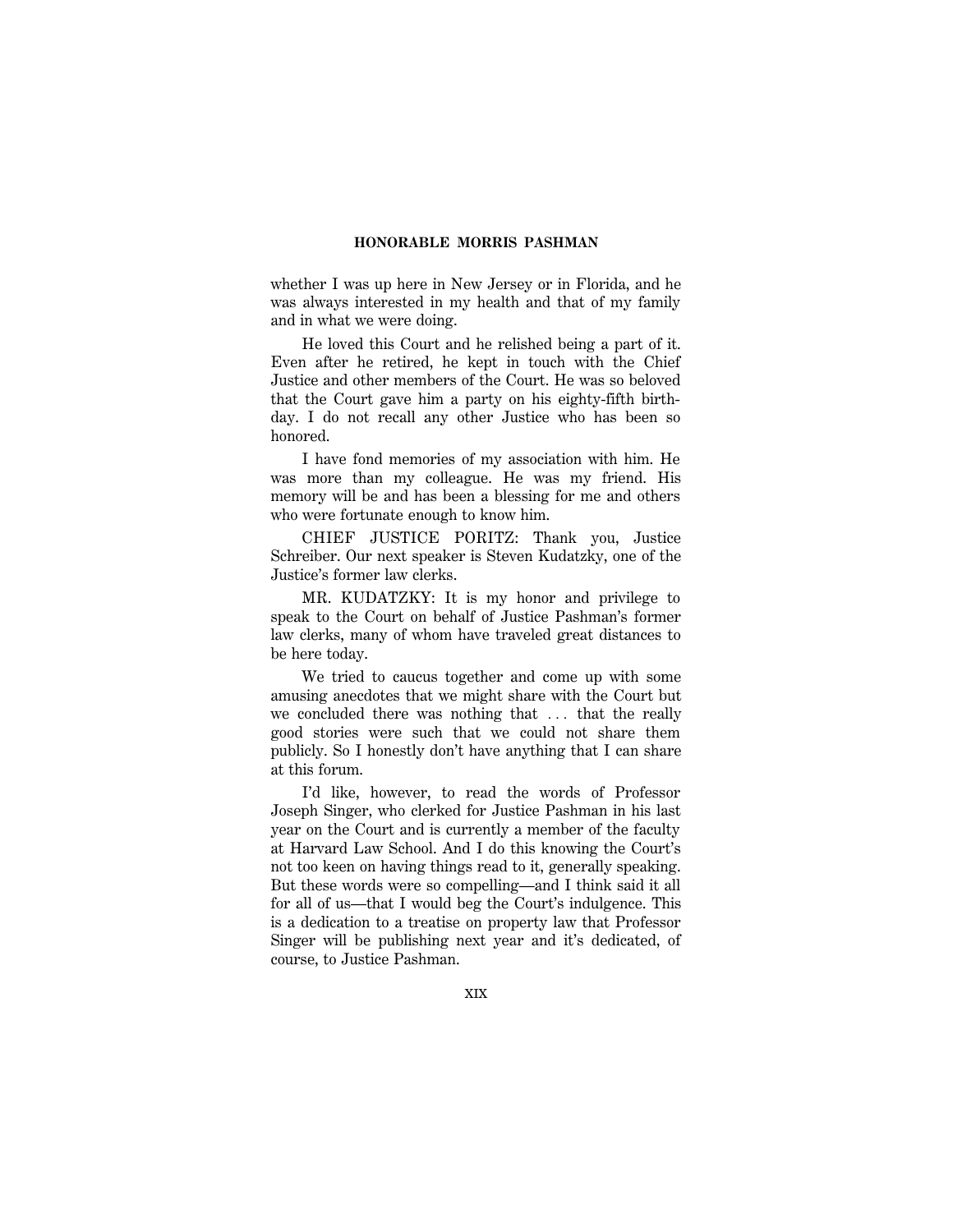''Justice Pashman served on the Supreme Court of New Jersey with distinction. My time clerking with him taught me much of what I believe I know about making a good legal argument. He tried to see every case from the point of view of both sides. More fundamentally, he considered how the ruling of the Court would affect those not in the courtroom, especially those who could not speak for themselves. He sought to explain his decision to everyone who needed to understand it, including lower court judges, lawyers, the public at large, and most importantly, the losing party.

''He understood that hard cases often require lawmakers to protect one legitimate interest at the expense of another equally legitimate interest. The doing of justice sometimes implied the doing of injustice. The ultimate constraint on judges, he believed, was not the stricture of rules, however rigidly applied, but the obligation to explain to the losing side why they were losing. This required the judge to empathize with both sides and to really understand the position being rejected. It is not that he thought the judges could construct arguments that would induce the losing party to agree with an adverse outcome. He did not think formulas put an end to controversy. It is the thought that the job of judging entailed the attempt to feel the pull of competing values at the moment of making a decision. The obligation to explain the legitimacy of a losing argument also entailed an inherent limit on what the winning side could legitimately claim.

''To Justice Pashman, judging was not a technical activity but one that required practical wisdom, a trait he possessed in abundance. He will always be, for me, the model of the good Judge.''

I think on behalf of all of the clerks, we share that view and knowing Justice Pashman's preference for things to be short and not overly laudatory, I will leave it at that. Thank you.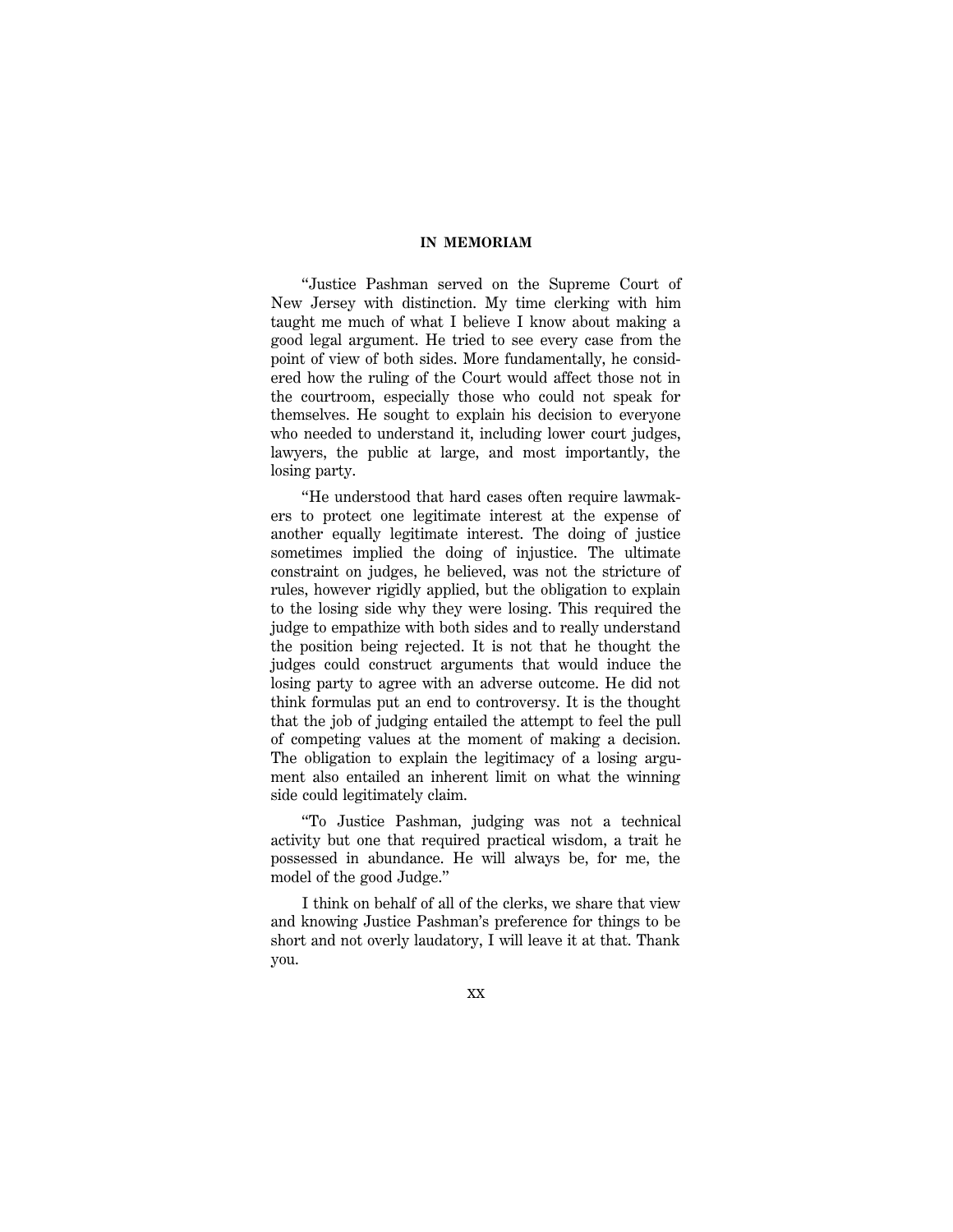CHIEF JUSTICE PORITZ: Thank you, Mr. Kudatzky. Barry Epstein, President of the New Jersey State Bar Association will now speak to us.

MR. EPSTEIN: I could never have imagined as a young attorney that in the year 2000, I would be President of the State Bar, and I think of you had told me that so many years ago, that I would actually be of the State Bar Presidents, the one chosen—because of luck really—in terms of when I served my term, to have the opportunity to speak to this Court about—I always called him Judge Pashman—is something that I think is just a unique opportunity in my own life. I'm honored and I'm delighted to be here on behalf of myself personally and the New Jersey State Bar Association.

This is somewhat of a daunting task and the reason is anybody whoever sits down to try to make remarks about an individual or an event often has material, new material with which they can work. The problem with Judge and Justice Pashman is that I think so much has been said about him. I don't think that any of us in this room have heard more wonderful and kind things said about this individual as a Judge and as a person that there's much new that can be said about it which is not repetitious.

I would like to say, though, that much has been said and written recently about the Wilentz Court and many of us were present last week at an event in New Brunswick. But I might remind you that I believe Judge Pashman, Justice Pashman came to the New Jersey Supreme Court before Justice Wilentz, and Justice Pashman had been serving there for a number of years before that. And so when we look back at the great history of the New Jersey Supreme Court in the seventies and into the eighties, I think that in many ways we could just as easily have called it the Pashman Court as we do the Wilentz Court. I know from speaking to young lawyers often, including my son, there's not a law school that you could go to in this country where you take any number of courses where you will not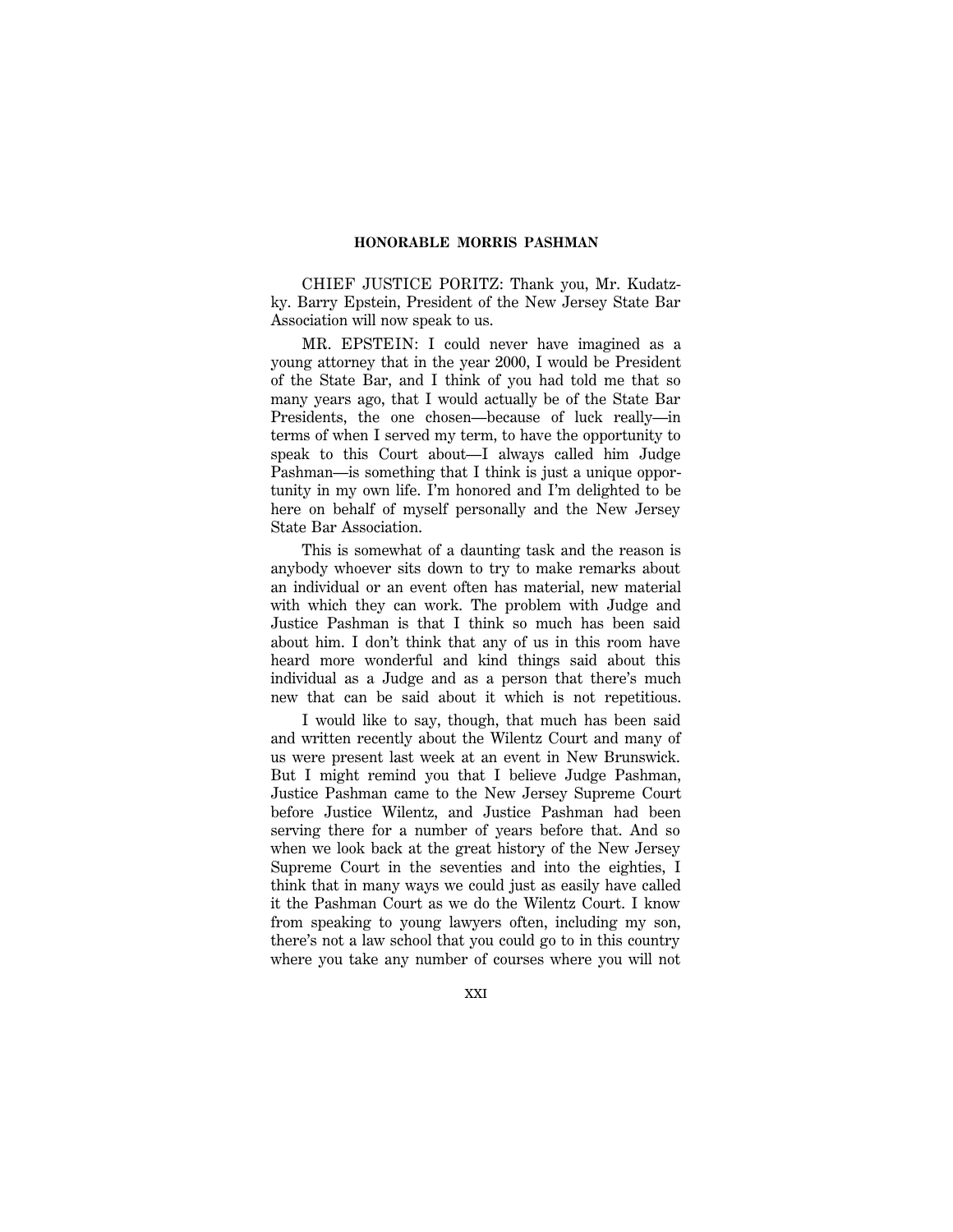read more than one opinion which was authored by Justice Pashman. He was truly a giant.

I had the opportunity, and I think I can bring a different perspective to this. I was admitted to practice in 1965. He was then the Assignment Judge in Passaic County and I practiced in Passaic County during my first year of admission. When I began my practice in Bergen County where I've been located now for over thirty years, he was the Assignment Judge in Bergen County. So I dare say, except for the law clerks in this room, I probably appeared before him as much as anybody in this room and I appeared before him on a regular basis.

He had all the qualities that one would want to see in a judge. He was smart. He was prepared. He was gentle. He was kind. And he was extremely courteous. Maybe I can just give you some of my other perspectives as an attorney.

Especially today, in a day of age when we worry about how attorneys are reacting to the system. I think Justice Pashman was one of the first people around who had what I called an open door policy. He worked in the third floor of the Bergen County Courthouse where he presided for many years. If you had a problem as a lawyer, whether it dealt with the calendar, whether it dealt with a family situation which impacted on your profession or your personal life, if it dealt with a case or some dilemma that you had, you could approach his chambers. There was usually somebody outside with a sheet of paper or a pad and you would say why you were there. Why were you there, the gentleman would ask. And you would always say, as many lawyers did, I would just like to speak to Judge Pashman for a few minutes or a couple of minutes. And I can say with true conviction that whoever wanted to see this man, as busy as he was, he saw everybody. And he would make you feel special. He would make you feel important. But above and beyond that, when you had your two or three or five minutes with him, when you left that room, no matter what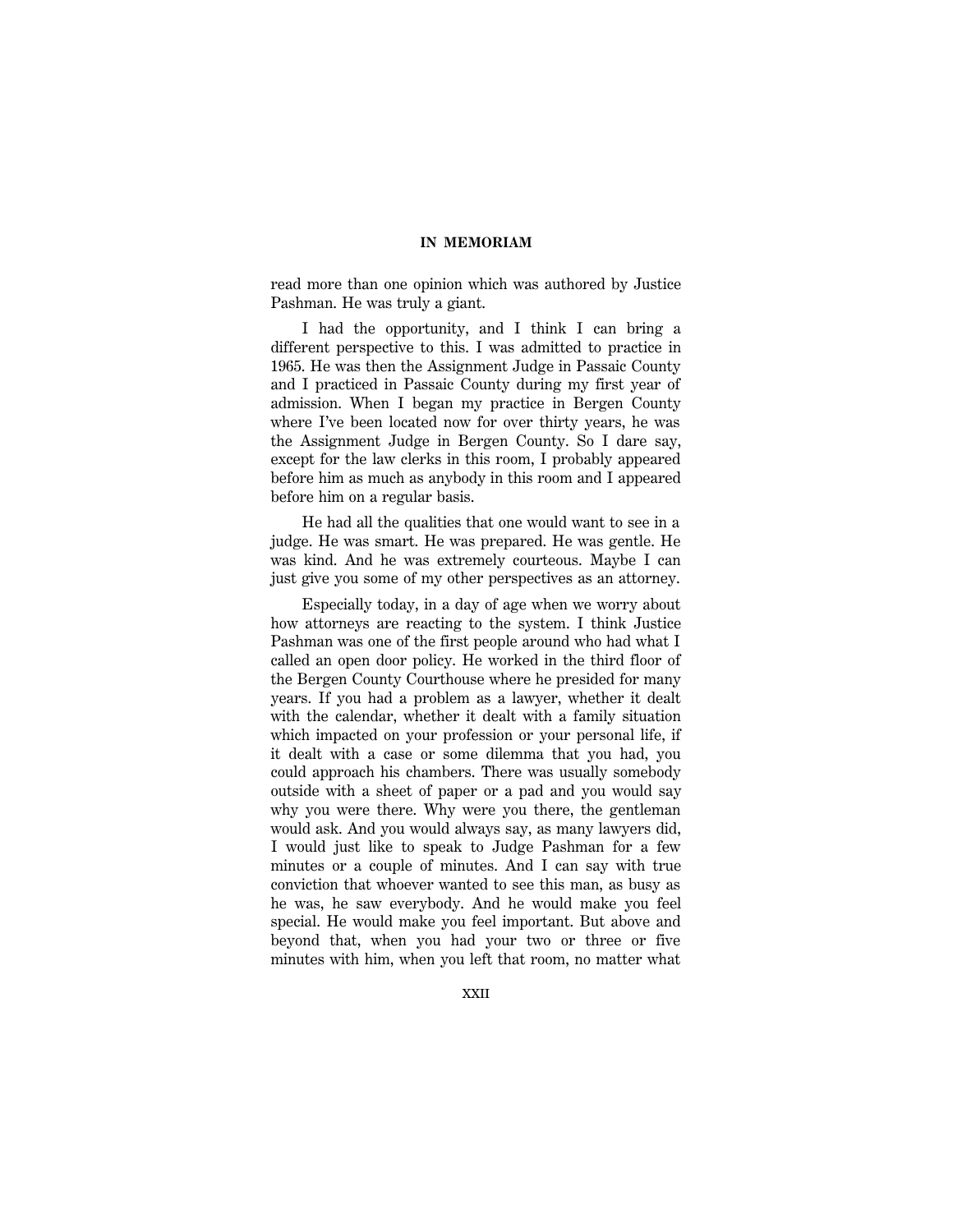the problem was, you felt better than you did before you walked in.

And when I attended his funeral last year with throngs of other people and I left, what I could not help but feel was the Judge Pashman just represented probably a better and good time.

As I think Justice Schreiber said, he had the ability to be social and to be out. It seemed no matter when you met him, and if you did have the good fortune to meet him, he would never forget your name. And he was proud of that ability to remember your name. Just last year at our Bergen County Beefsteak Dinner, I was standing with another lawyer, and he was always very gracious and kind to me. He came over to me and said hello to me. He knew I was about to become President of the State Bar, and one of the other attorneys put his hand out to Justice Pashman and said ''Justice, I'm so and so.'' And Justice Pashman looked at him and said, ''You didn't have to tell me your name.'' And that's what he was and that's what he was like.

As an Assignment Judge during the era before computerized lists, he had his own special way of running the calendar. He kept these little blue cards and I don't know how he was able to write all the tons of information that he could keep on these blue cards. But I can tell you this, if you came back a month later and you asked for an adjournment or you had a problem, it had better be legitimate because he had all the information down from the prior event on those blue cards.

He was just special and I am honored that I was able to appear before him as much as I did and I am honored that I could speak here today especially because I have a unique, I think, relationship with Bergen County having practiced there virtually my whole career and having all those contacts with him. I'm also I'd say akin to the Pashman family whom I've known for many years as well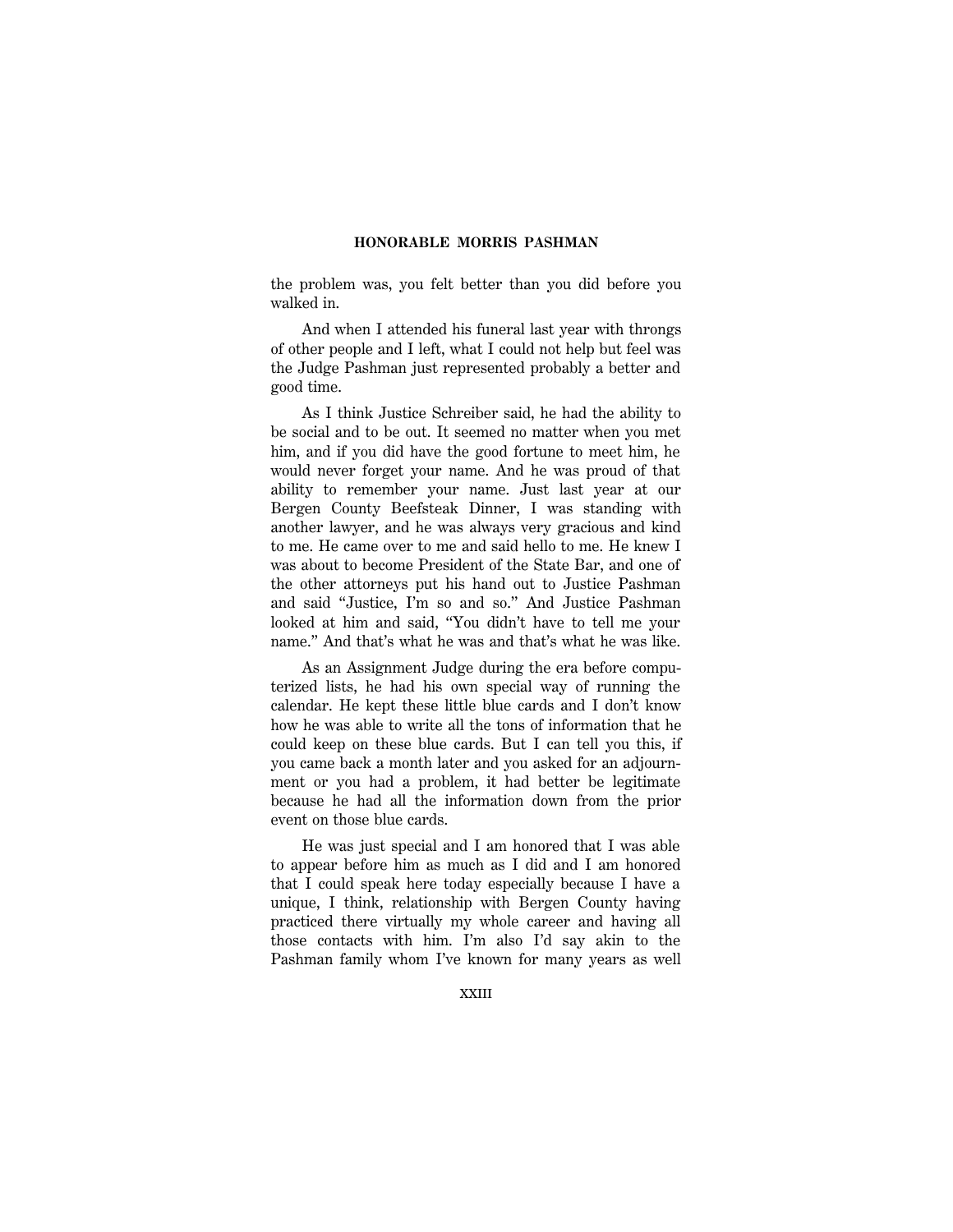and I just don't think that this Court today could be performing a higher deed. Thank you.

CHIEF JUSTICE PORITZ: Thank you, Mr. Epstein. We'll hear now from Justice Pashman's first law clerk, Barry Croland.

MR. CROLAND: Chief Justice Poritz, sitting members and retired members of this great and well respected Court, Judges, members of the family and friends, fellow law clerks. Perhaps I bring a somewhat different perspective to the podium today because I was privileged to know Justice Pashman for thirty-eight years of my professional life.

My relationship with him began with an unsolicited and unexpected telephone call on December 2, 1961. While at home, I received a call from someone who identified himself as Morris Pashman. I inquired as to who he was and he informed me that I would be working with him on December 4**th**. I found the telephone call to be disarming, confusing, and somewhat upsetting being young, naïve, and not anticipating what my lifetime would be with him. I asked him, ''Where have you come from?'' I had just finished a four month clerkship with a Judge who was retiring from Bergen County Chancery. The Judge said call your fatherin-law. He'll help you out with this.

I called my father-in-law and asked him, in terms that I cannot repeat before this body, ''Who is this man?'' And he explained that he was a friend from Passaic, New Jersey, and that my lifetime would change by meeting him. I asked for one favor from my father-in-law, an opportunity to meet the person with whom I would be working on December 4**th**. And he said by all means. Call him on the telephone. I did that and on December 3**rd**, I went to a home in Passaic, New Jersey, and in five minutes of being with him, beyond being captivated, charmed, educated without being lectured, I was a Morris Pashman fan for life. So enthused was I by this first meeting that I confess that I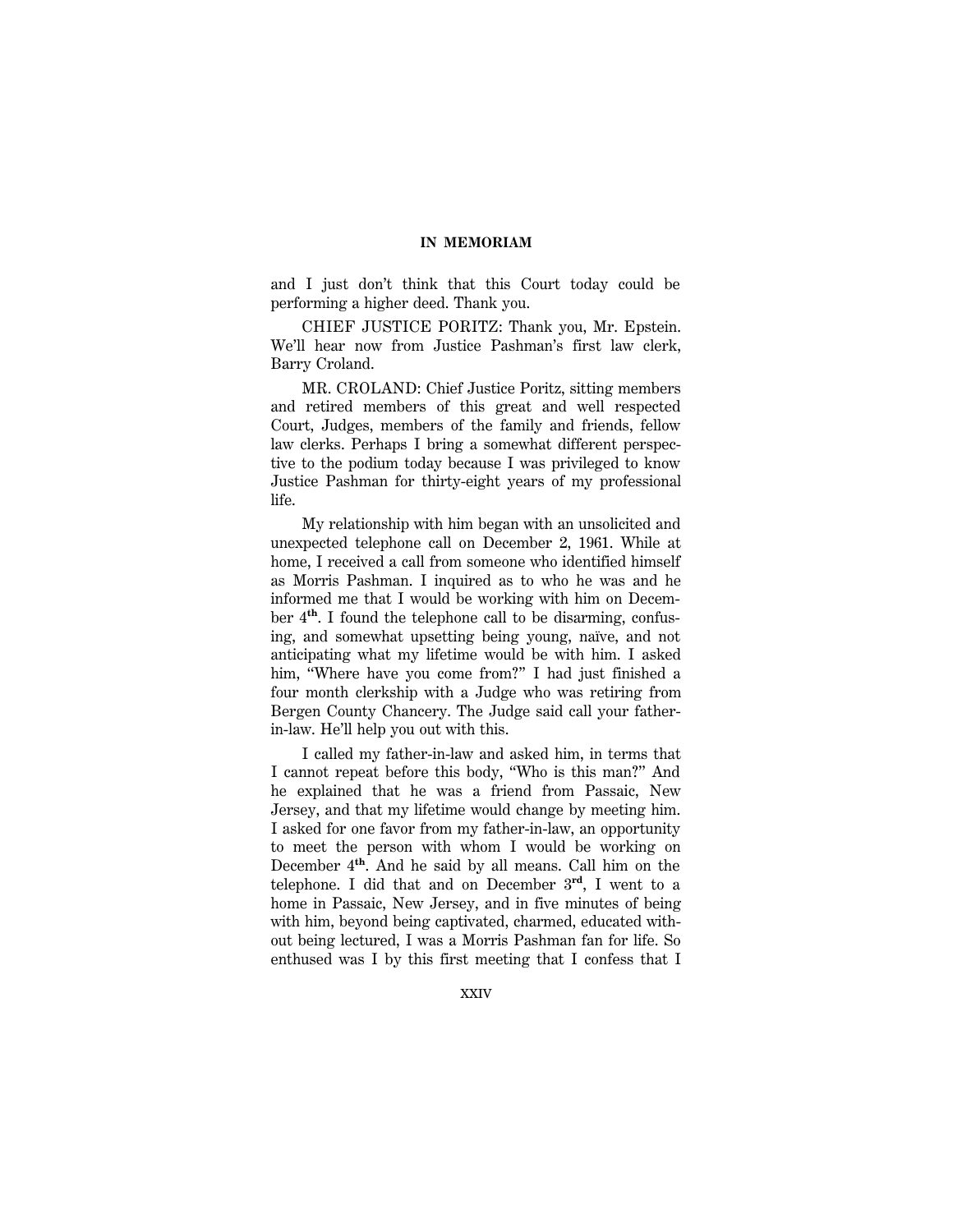wanted to go to my car and drive directly to Jersey City even though it was Sunday.

What did we do? Well first, if you worked for Justice Pashman, you didn't work for him, you worked with him. The first two weeks of the clerkship were spent in the normal kind of activities in the courtroom but he created an inventory of the cases before him on cards, which he was very famous for, and on a piece of paper which I can tell you was no more than five by seven and had at least five thousand telephone numbers, addresses, birth dates, wedding dates, and any other information that a left-handed person could write concentrically, as only he could write. But he found twelve cases that weren't even on the list, and he created a system in the Chancery Division of Hudson County which did not exist before.

He permitted me to be in chambers when he spoke with lawyers. He spoke on occasion with lawyers and litigants. I suspect it was much like a young painter observing one of the masters and being privileged in knowing to sit there and be quiet and try to absorb some of the greatness which had already exhibited itself to the benefit of our great court system.

It is true that in the Spring of 1962, Justice Pashman, at the request of Chief Justice Weintraub, returned to Passaic County and tried a conspiracy to commit murder trial, *State versus Wade, State versus Wade* being at the time the longest murder trial purportedly in the history of Passaic County where Justice Pashman was the sitting County Court Judge. He went for ten days. He tried the case, returned to Hudson County, and by June of 1962, he had no more active Chancery trials ready. So he reached out to the Assignment Judge of Hudson County and asked for non-jury civil trials to be held in the courtroom which I could only describe as being on top of the kitchen of the jail of Hudson County and God knows what the food was like there.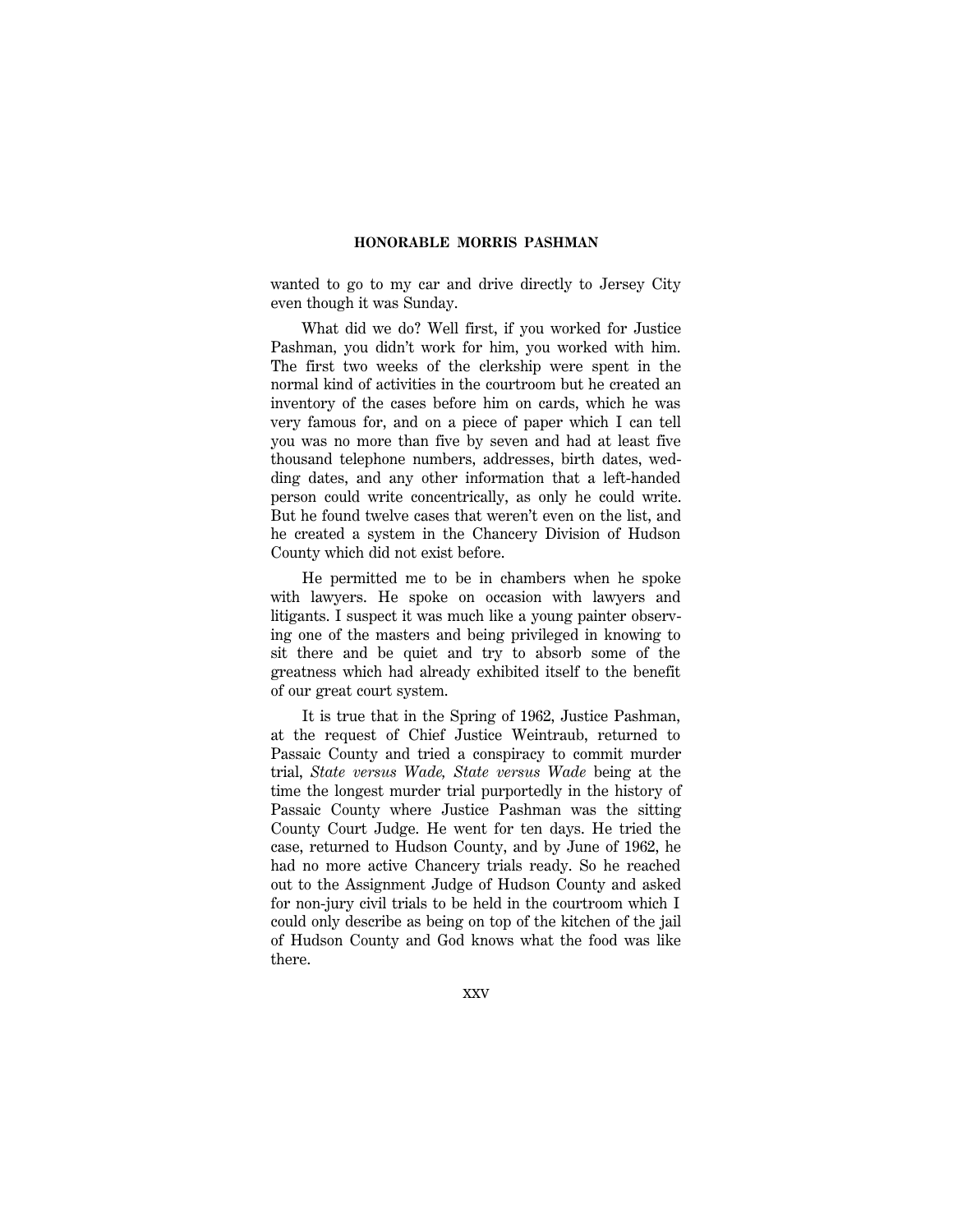I was asked twenty five years later, after leaving the clerkship, how long did you clerk for Justice Pashman in the long years ago. I explained that when you clerk for Justice Pashman, it's a lifetime commitment. You never become anything other than his clerk.

After I left the clerkship, I was privileged to appear before him as a sitting Trial Court Judge and then what I consider to be the most significant day of my life, other than the marriage of my wife, Joan, I argued a case before the New Jersey Supreme Court in a trilogy of cases where the Chief Justice at the time permitted oral argument to be held for the entire afternoon. The experience as an attorney before him was as invigorating, stimulating, and challenging as it was to be his law clerk. There was an expectation that he would know more about the case than you knew. He never disappointed you. There was knowledge that when you had done research within the state that he would be beyond the state and ask questions which would get to the heart of the matter. But it was a thrilling experience first to be before this Court and second, to be privileged to argue a case before him.

It is special irony, perhaps cruel, that the Constitution he loved so much, the Constitution he revered, required his retirement. He did not want to leave this court. I suspect he didn't leave this Court although he certainly was no longer a sitting Justice. He loved the individuals with whom he sat. He respected them. He shared with me over the years his feelings about this Court, this State, the substantive and procedural law of this State and he said it always with great pride and humility.

After he retired, the late Chief Justice Robert Wilentz, in an article written for the Justice Morris Pashman Symposium for the Rutgers Law Review had this to say about Justice Pashman:

''A remarkable man and jurist retired from the Bench in September leaving behind him an extraordinary body of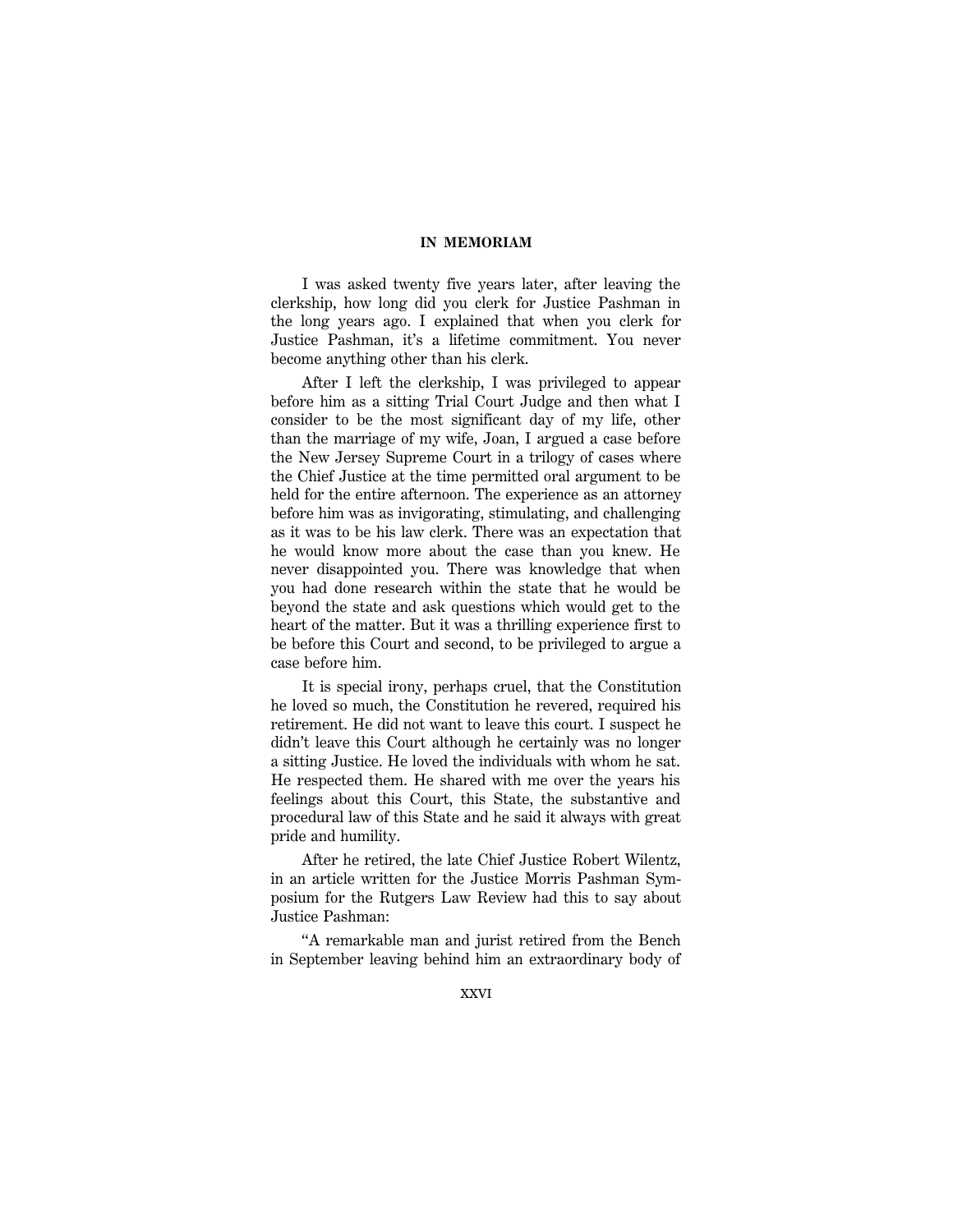work. Justice Pashman is the Supreme Court's most prolific opinion writer. He is a superb administrator.'' And then most significantly he said, ''His capacity for work is phenomenal. A capacity matched by great effectiveness. He is incapable of wasting time. It is most uncomfortable if the circumstances force him to do so.

''There is a spirit about Justice Pashman and enthusiasm, and optimism. All part of a personality of enveloping warmth. Given the slightest encouragement, be becomes a friend, a helper, an advisor. He pats everyone on the back. And whether it be in recognition, in encouragement, in hope or in simple friendship makes little difference.''

To paraphrase one of his better known lines, he cares about people. His captivation with people is matched by his fascination with knowledge. This is perhaps an understatement. This is a most complex man with inexhaustible energy and an irrepressible drive to express himself. This State, Judiciary and especially the Court have been his love and his life. He left the Bench. He remained active in the administration of justice and contributing to both substantive and procedural law in this state.

He chaired committees. He co-chaired committees. When he became concerned that the level of civility exhibited by some attorneys to members of the Court, some attorneys to each other, some members of the public to this body, he did something which he had so much in the past. He sought solutions. Justice Pashman stated on more than one occasion to me most people can recognize the problem. Few people make attempts to find solutions and the truly great individuals are those that implement solutions which are fair to the majority of the people.

Justice Pashman took an active role in the American Inns of Court, which are dedicated to professionalism, ethics, and civility. Civility was an important issue for him during the years he was off the Bench.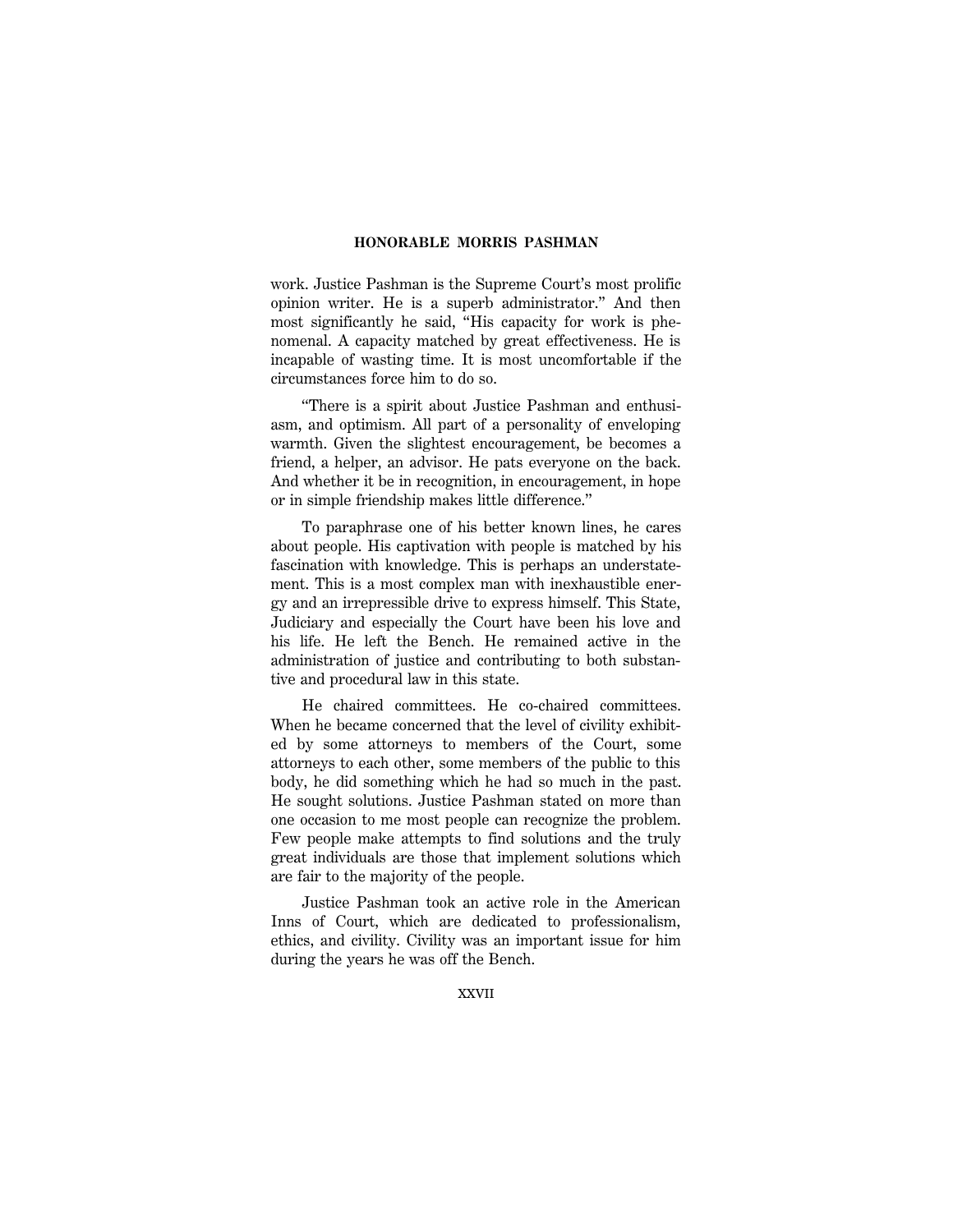My final experience with Justice Pashman was, I suspect, a dream of every lawyer, to be co-counsel with the person you considered your friend and mentor. And as a cocounsel, he was better than advertised. He brought to meetings with clients the wisdom, the calm, a direction, advice, therapeutic and otherwise, which assisted people in difficult times. It was his suggestion, as co-counsel in a highly complex case, then enabled our mutual client to follow a case from the trial court up through this Court with decisions at every level in less than thirty days. He suggested simply–file your respondent's brief at the same time the appellant's brief is filed. A simple suggestion to save time and a simple suggestion that was rewarded.

The full depth and breadth of his humanity and his friendship and his genuine concern, I believe he would permit me to share with you now, occurred in July of 1999 when I faced certain issues. And he called me, as he had called me so many times in the past and suggested that we have lunch, which we did. And at lunch, we discussed the issues and the solutions and he was convinced that I was going about it in the right way and he indicated that. But he was concerned about everyone. His little filing system before they had palm pilots was much more effective, much more genuine, much more caring.

Seven to ten days before he died, he telephoned me again and apologized, unnecessarily, for not seeing me. We planned to meet the first week in October, 1999. On October 4, 1999, I picked up the newspaper and found that he had died. We never had our last meeting, but I confess to you that the meetings continue at least in my mind.

Today I say publicly thank you, Justice Pashman, for that unsolicited and unexpected telephone call on September 2, 1961. Thank you for providing me, the court system, my fellow lawyers and the citizens of this State with the fruits of your tireless and unselfish commitment to the law and the sound and even-handed administration of justice. Thank you.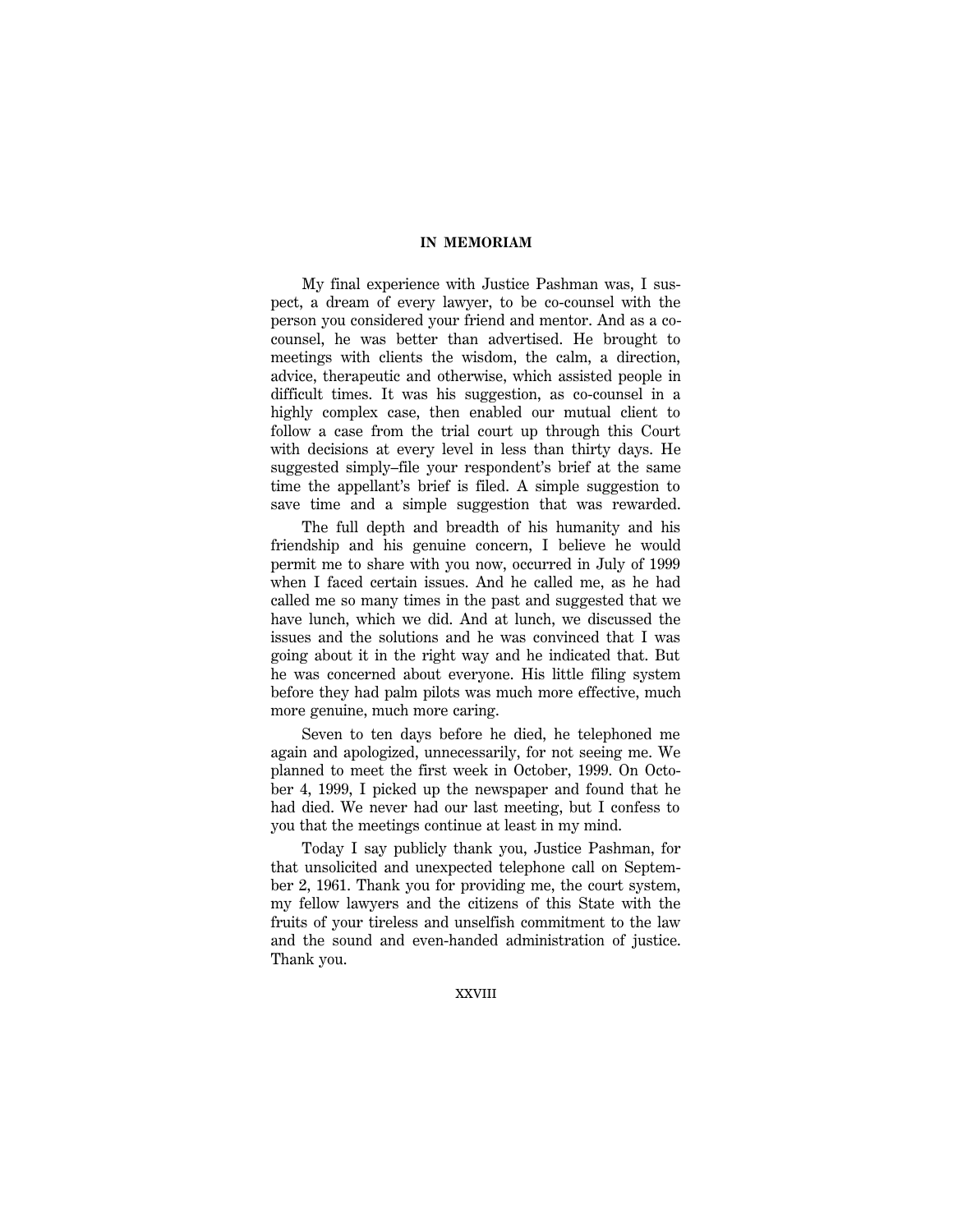CHIEF JUSTICE PORITZ: Thank you, Mr. Croland. Next, Justice Pashman's son, Louis Pashman, will speak to us of his father.

MR. PASHMAN: Chief Justice, Justices, Judges, colleagues, friends, and family. I had the extraordinary opportunity shortly before my father's death to speak at a portrait dedication in Passaic County and to acknowledge publicly his accomplishments and my appreciation for his professional and personal legacy to me. I was also able, at his funeral, to both eulogize and mourn his death. I, therefore, view this occasion somewhat differently and I want to take advantage of it to remind us all how much he loved being a lawyer and a Judge and what a grand profession this really is.

He was admitted to the Bar in 1936. His judicial career ended—not by his choice—in 1982. His legal career never ended. He got sick on Friday, September 24, 1999. On Thursday, September 23rd, he was at a meeting of the Advisory Committee on Judicial Conduct.

In cleaning out my father's home and office, I found things that even I, who knew he threw nothing away, was somewhat amazed at. This is the New Jersey Law Journal from August 27, 1936. He saved this. It was addressed to him at the office at which he clerked in the days when you clerked for practicing lawyers, and it had to have been the first or very nearly the first Law Journal he received. He didn't keep it as a souvenir. He kept it because of the lead article in it. It was an article entitled Ideals And The Young Lawyer, by a gentleman named George Farnam who was former Assistant Attorney General of the United States. There it was in 1936 and Mr. Farnam spoke of his concern, and I'm quoting Mr. Farnam now, about a rapidly shifting emphasis in moral values in the growing commercialism of the law, in the evolution of the modern law factory, in highly developed commercial specialization, and in the gradual transformation in its essentials of the profession into a business.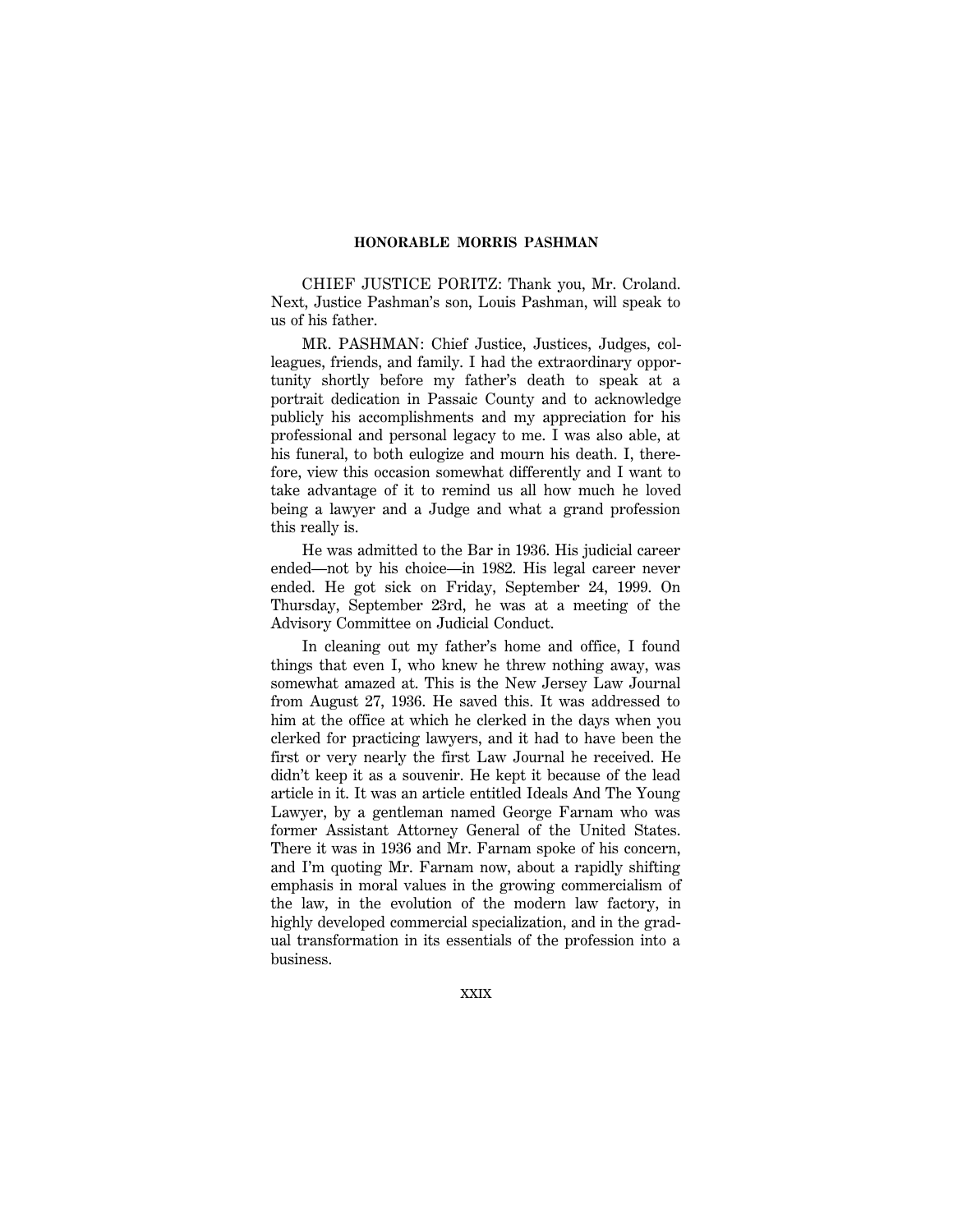Mr. Farnam believed, and I think my father believed, that we had to fight against that. Mr. Farnam quoted Justice Holmes when Justice Holmes said without ideals, what is life worth. They furnish us our perspectives and open glimpses of the infinite.

I truly believe my father tried to live his life professionally, judicially, and personally remembering his ideals. Of course, he did have to make a living. This is the court jacket from a case that he argued in February, 1939. He had become a Counselor at Law in 1939 and I have to assume this was the first trial he had. It was in the Passaic District Court. He was a sole practitioner practicing in Passaic at the time. He won \$155.70.

He spent the next sixty years doing what he loved and never losing sight of his ideals. It was not those ideals alone, however, that marked one of his most important contributions. His administrative skill was legendary. Indeed, I must confess that one of the things I tried to observe and learn was how he managed to balance and complete so many tasks with such finesse.

Chief Justice Wilentz commented that my father knew the strengths and weaknesses of more Judges in New Jersey than probably anybody else in the state. That management ability was the kind of skill that made me take a step back and just say to myself, ''How does he do that?''

There can be no doubt, however, that his most lasting and important contribution to the profession was his humanity. In *MacMillan versus The Division of Taxation*, the Appellate Division had held that the residents of a life care facility were not entitled to property tax rebates. In doing so, the Appellate Division said that judges must not succumb to humanistic pressures. That was anathema to him. The Supreme Court affirmed the Appellate Division. In my father's dissent, he took strong issue with the notion that humanistic considerations were irrelevant. Indeed, he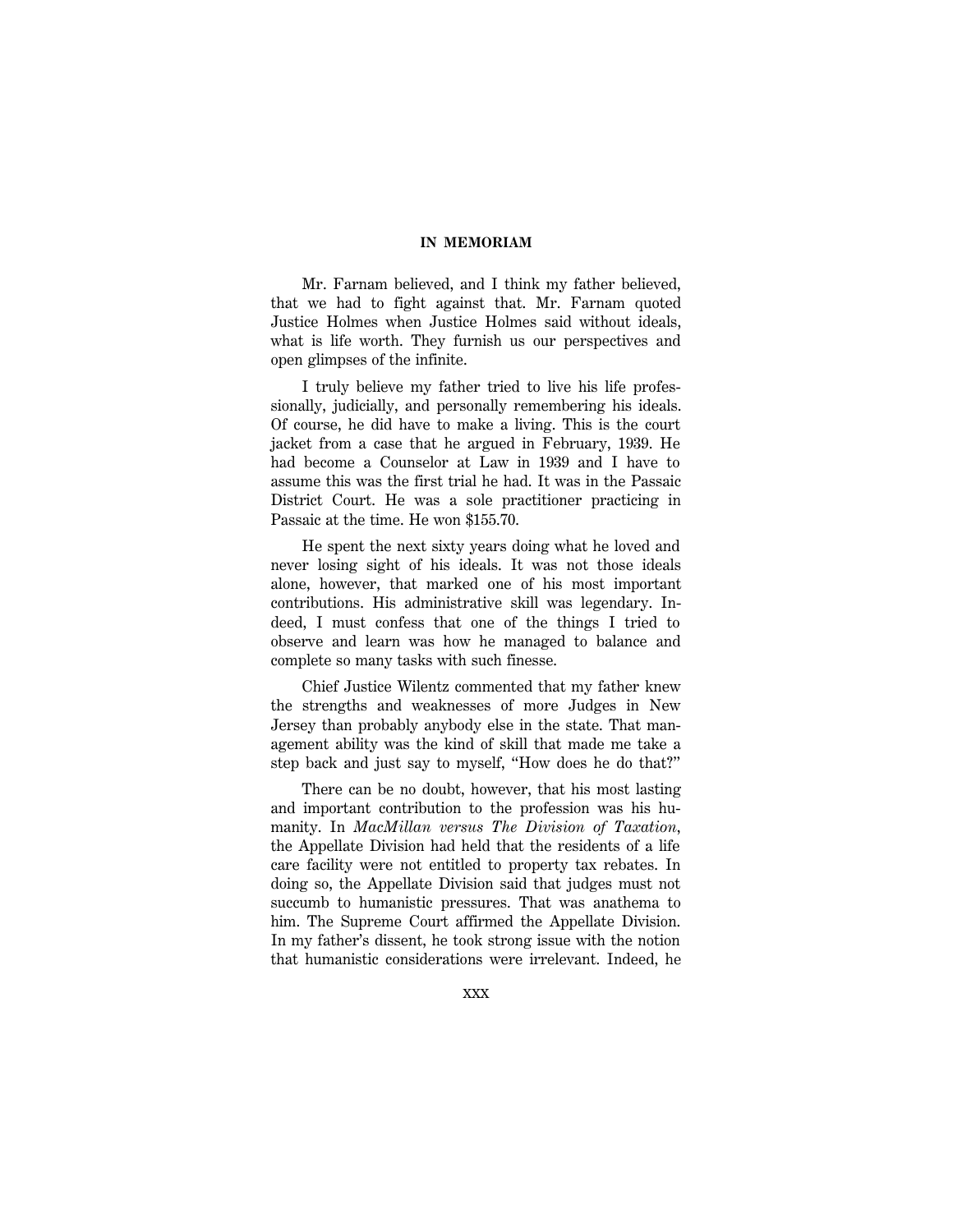believed that the Court should presume the opposite, that the Legislature acts with those considerations in mind.

There are countless other examples of his finding a way to reach what he believed to be a human result. He cared not only that a ruling set forth the right general principles; it was equally important that the parties in the individual case being decided be dealt with fairly and justly.

In 1971, my father was Assignment Judge in Bergen County. He had not been getting what he believed was appropriate support from the Freeholders. He reminded them that when he was the Assignment Judge in Passaic County, he had sued the Passaic County Freeholders. The Bergen County Freeholders then appropriated 1.1 million dollars for new and remodeled court rooms. After achieving that, he found himself down nine judges. The calendar was not up to his standards. He was clearly upset that all the work he had done was being undone. He implored Chief Justice Weintraub to help and he did it using these words, ''A wife seeking assistance because of an errant husband is just as important a social matter as a defendant charged with a crime. Left unattended, that wife and her children will keep our criminal courts very busy several months and years later.

''Serious negligence trials by poor plaintiff families which are delayed and unattended will keep the criminal courts busy shortly thereafter. Social justice, in my opinion, is equally as important as criminal justice. I know this cry of alarm is not new but I can only hope for more shrill.''

I would not presume to guess what inscription my father would want on some hypothetical memorial but some of those words that Barry Croland quoted, which Chief Justice Wilentz wrote, I think would have to be awfully close, when Chief Justice Wilentz said this State, the Judiciary, and especially the Court have been his love and his life. And they were. I thank you for this memorial service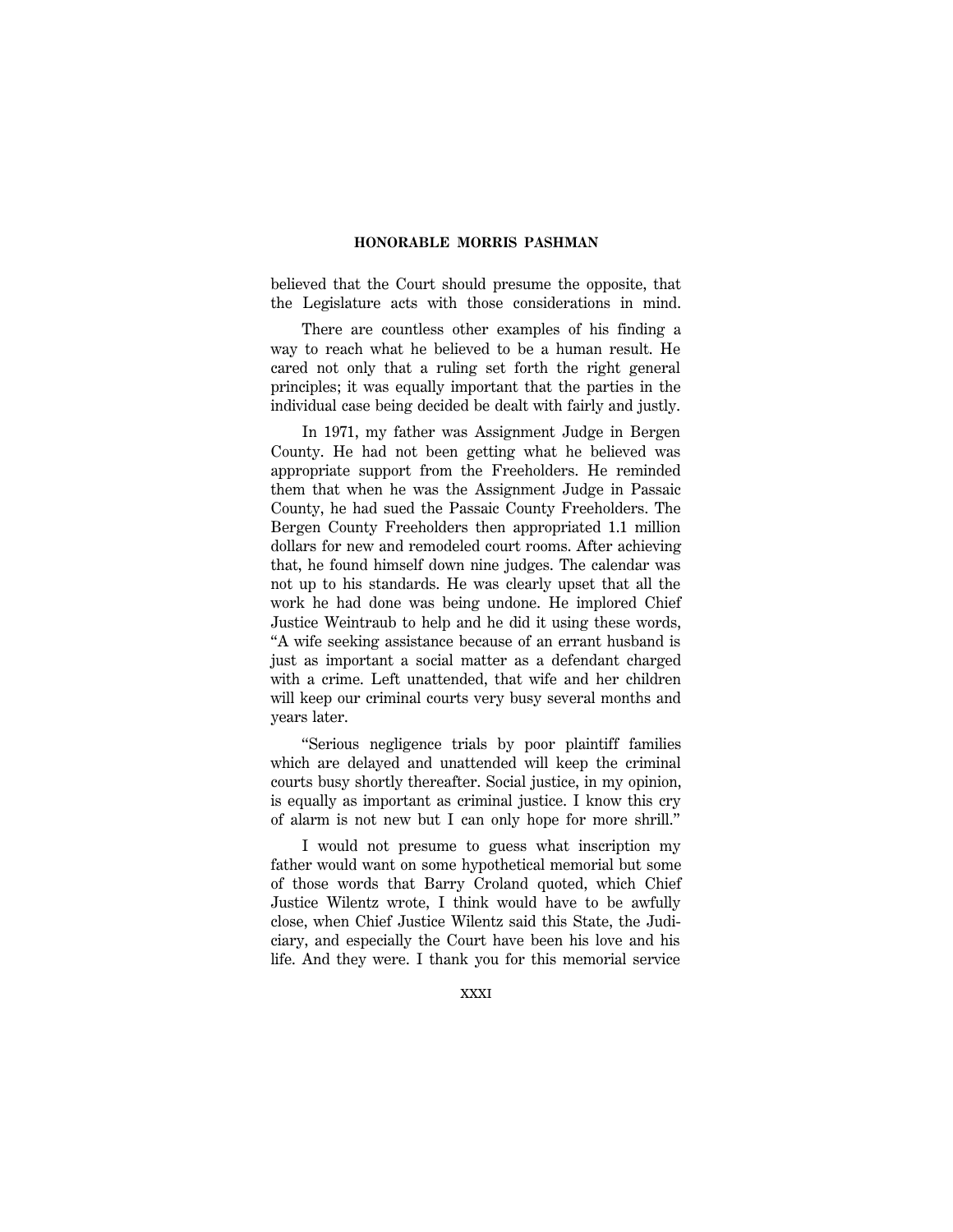and for the opportunity of letting me say these few words. Thank you.

CHIEF JUSTICE PORITZ: Thank you, Mr. Pashman. Our last speaker is another friend of Justice Pashman's, Justice Gary Stein, who speaks to you on behalf of the Court. Justice Stein.

JUSTICE STEIN: Chief Justice, present and retired members of the Court and of the Judiciary, members and friends of the Pashman family and of Justice Pashman, and former law clerks of the Justice.

The Court thanks Justice Schreiber, Steven Kudatzky, Barry Croland, Barry Epstein, and Justice Pashman's son and colleague, Louis, for their beautiful tributes to our late Justice.

Morris Pashman was an extraordinary man. He clearly ranks among the most illustrious and influential members of New Jersey's Judiciary in the twentieth century. He merits that rank among the brightest stars of our Judiciary because of the fierce commitment to justice for the disadvantage that characterized his opinions and because of his unmatched administrative skills and achievements.

To put in sharper perspective the uniqueness of Justice Pashman's rhetoric, especially in dissent, I quote first from Chief Justice Wilentz.

For the past three years, and probably for several years before, Justice Pashman wrote more majority opinions, by far, than any other member of the Court. The misconception of the Justice as a dissenter stems, I believe, from the quality of his dissenting opinions. When he disagreed, he dissented in words that rang with the fervor of his beliefs, unrestrained by the need to forge a position [that] reflected the consensus of the Court. No secrets are betrayed when I say that the almost unbroken liberal, activist theme of his dis-

XXXII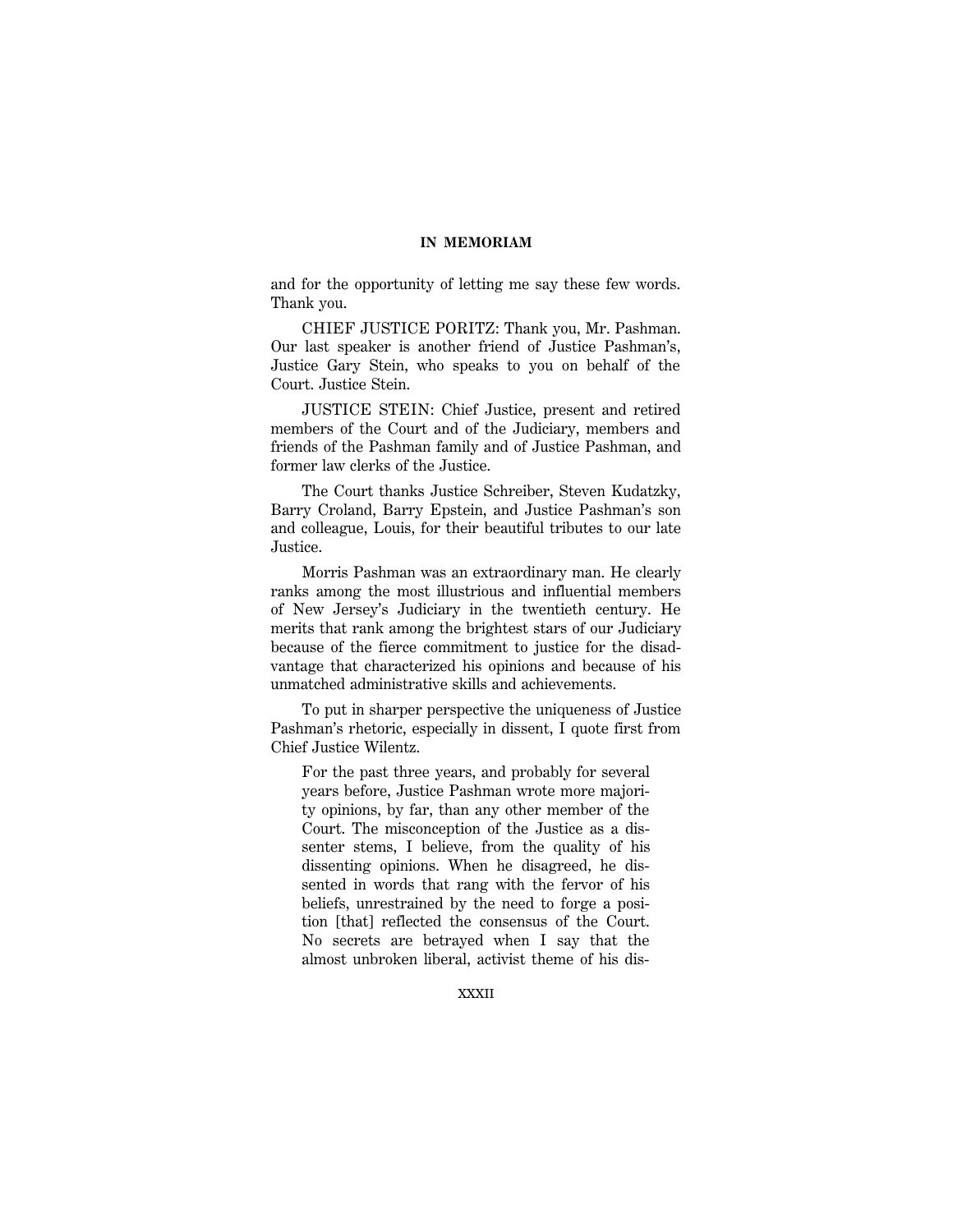senting opinions constitutes a totally accurate portrayal of Justice Pashman's philosophy.

One of the most graphic and remarkable examples of Justice Pashman's activism, to which Chief Justice Wilentz referred, is displayed in his concurring and dissenting opinion in *Robinson v. Cahill IV***<sup>1</sup>** . To put that specific chapter of our thirty-year-old urban-school-based litigation in context, recall that in *Robinson I***<sup>2</sup>** , the Court had held unconstitutional the State's reliance on local property taxes to fund public school education, and required the State to remedy that constitutional violation. Recall also that in 1975 the Legislature passed remedial legislation, but failed to provide funding for the provisions of the law intended to remediate the constitutional violation, resulting in this Court's famous order in May 1976 effectively shutting down the state's public schools until funding was procured.**<sup>3</sup>**

In *Robinson IV*, decided a year prior to the order that closed down the public schools, the Court, in an opinion by Chief Justice Hughes, had ordered interim relief by mandating that approximately three hundred million dollars in State aid be distributed in accordance with the equalization aid formula rather than as provided by law, thereby increasing financing for poor school districts.

Justice Pashman concurring in part and dissenting in part, objected that the Court's remedy ''was not commensurate with the magnitude and the importance of the wrong.'' Instead, expressing a view adopted by this Court almost twenty years later in *Abbott v. Burke IV,***<sup>4</sup>** he proposed a remand to the State Board of Education ''to formulate statewide standards for educational quality and to evaluate each school district to determine whether it is in compliance with those standards and if not in compliance, whether the

- **1.** 69 N.J. 133 (1975)
- **2.** 62 N.J. 473 (1973)
- **3.** 70 N.J. 155 (1976)
- **4.** 149 N.J. 145 (1997)

XXXIII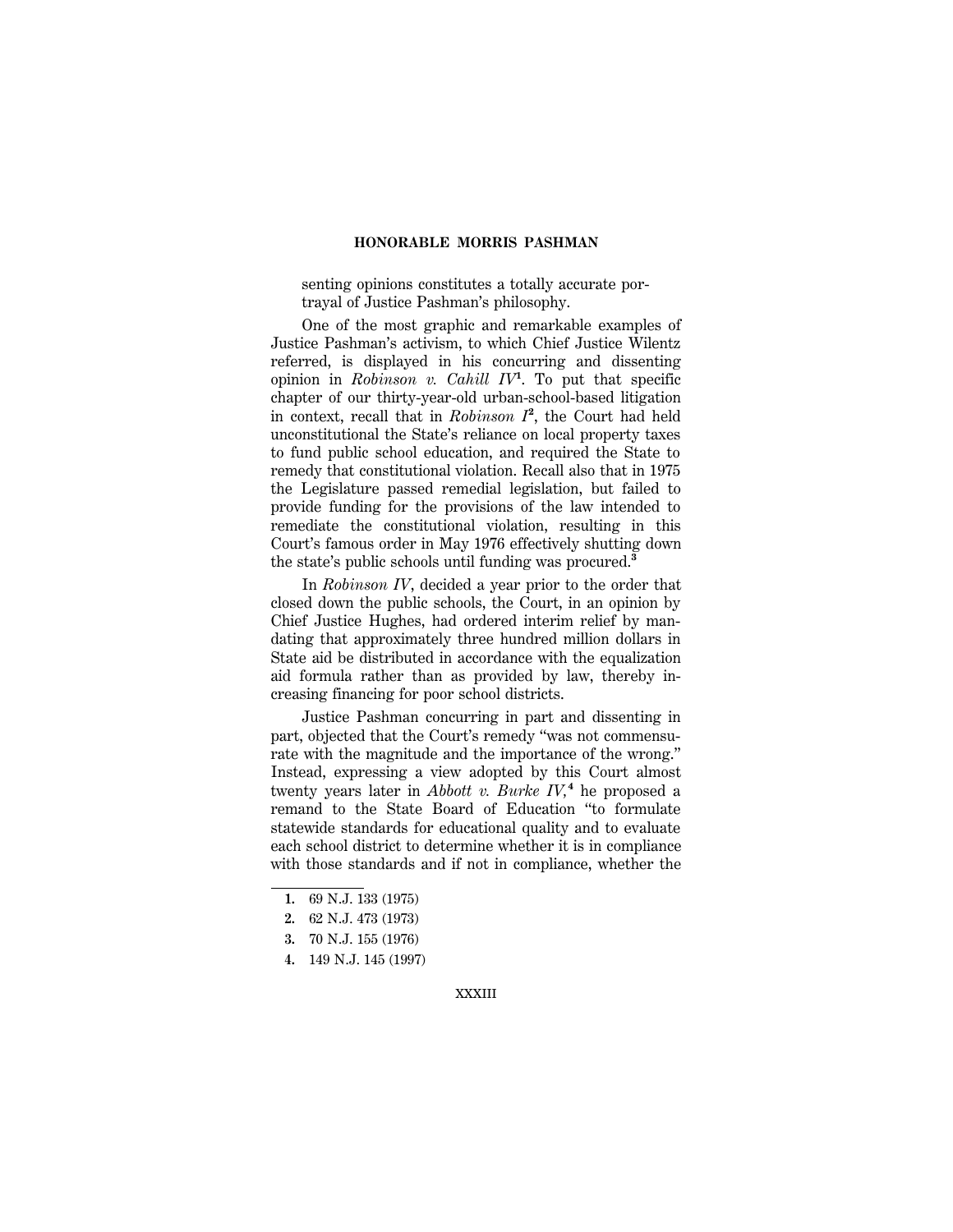district has the financial ability to comply without further State assistance."<sup>5</sup> He stated that the Board should fully "comply with the mandate of the Court ... in time for implementation of the board's decisions in the next school year'' adding that ''[at] that time, it would be proper for the Court to consider what would be the most appropriate mode of exercising its power to compel provision of any additional resources needed to implement the mandates of the education clause if the Legislature had not acted in the meantime.''**<sup>6</sup>**

In effect, Justice Pashman's opinion would have required the State Board of Education to establish new educational standards for all public schools, inform the Court of how much additional money would be needed to meet those standards, and then have the Court mandate that the additional funds be provided. Even by contemporary standards, the breadth and scope of the relief then proposed by Justice Pashman is startling.

Even more startling was his articulation of the rationale that justified such intervention by the Court. Justice Pashman wrote,

I regret that I am unable to concur more fully in the majority opinion. This case, born in controversy and reared in criticism, is one of rare importance for the people of New Jersey. It would be better if we could speak with a single voice. The relief ordered by the Court is a step forward and is welcome evidence of a proper judicial commitment to ultimate implementation of the education clause, but it is only a very small step and not nearly adequate to the circumstances. It does incomplete justice at best.

**<sup>5.</sup>** 69 N.J. at 162

**<sup>6.</sup>** *Id.* at 165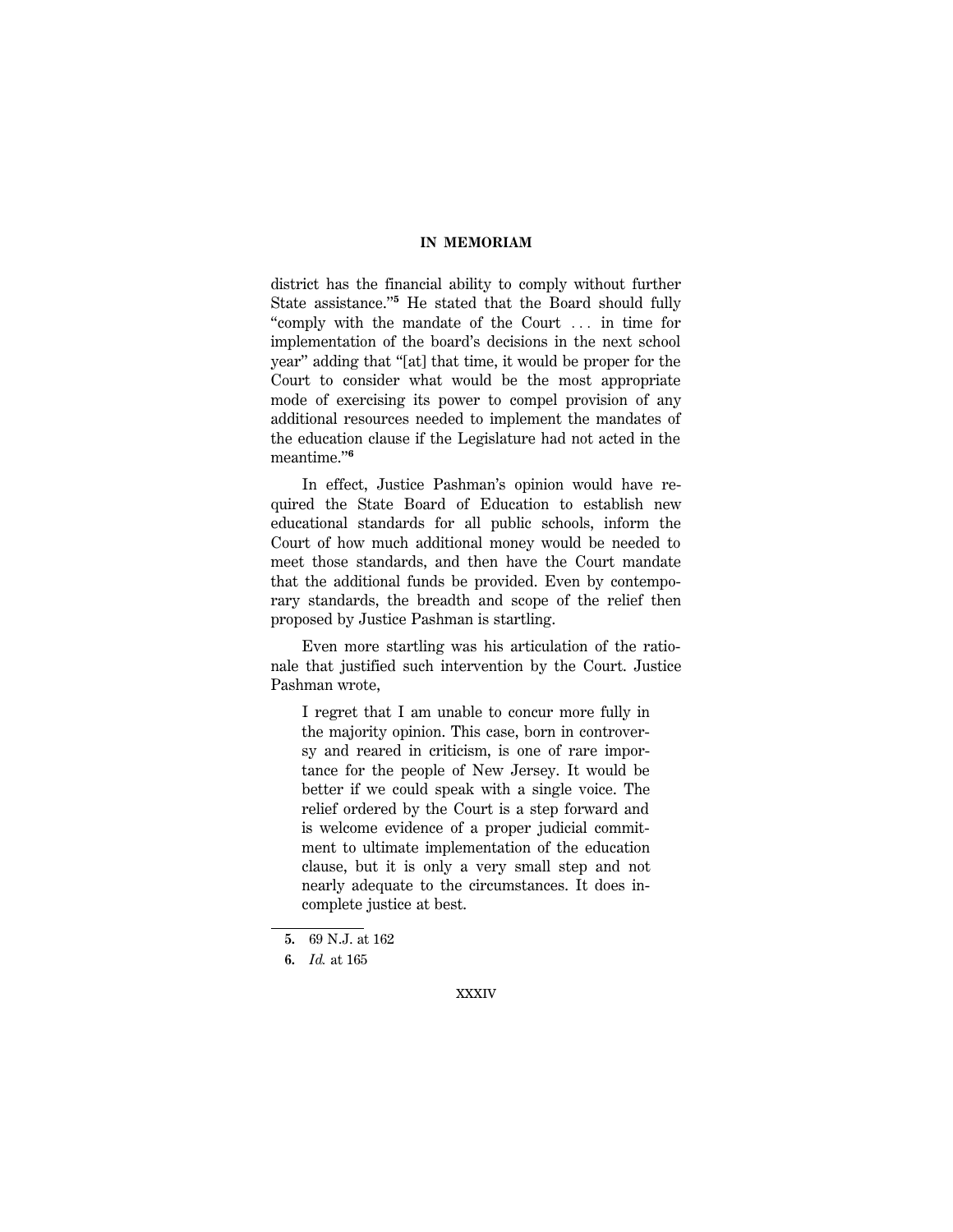It is the State's obligation to rectify any breach of the education clause.

That obligation is not met by unsuccessful efforts by the legislative and executive branches to devise a plan to achieve the results demanded by the Constitution, however arduous and bona fide those efforts may have been. To the children of New Jersey it matters not at all whether the State's failure to provide the educational opportunities guaranteed by the Constitution is the consequence of a deliberate policy of intransigence or merely the by-product of deadlock within the coordinate branches of government.

This Court may not put its imprimatur on the consequences of the existing stalemate within the Executive and Legislature. We, too, are bound by the mandates of the Constitution. It would undoubtedly be more convenient to endure constitutional violations than to take the grave steps necessary to prevent or correct them. But if we long permit the guaranteed rights of the children of this State to be negated by governmental inaction, then we have failed to live up to our own constitutional obligations  $\ldots$  The Court has the power to go even farther in ordering relief than I have urged in this opinion. It has the inherent power to completely remedy the profound constitutional wrongs identified in *Robinson I*. Delays, which are greeted with sighs of relief, are no substitute for action. We should not fear unpopularity. And further delay or inaction is not to be tolerated. It is no longer enough for this Court to make ripples. To vindicate the rights guaranteed by the education clause we must make great breakers, and, if need be, tidal waves.**<sup>7</sup>**

**<sup>7.</sup>** 69 N.J. at 174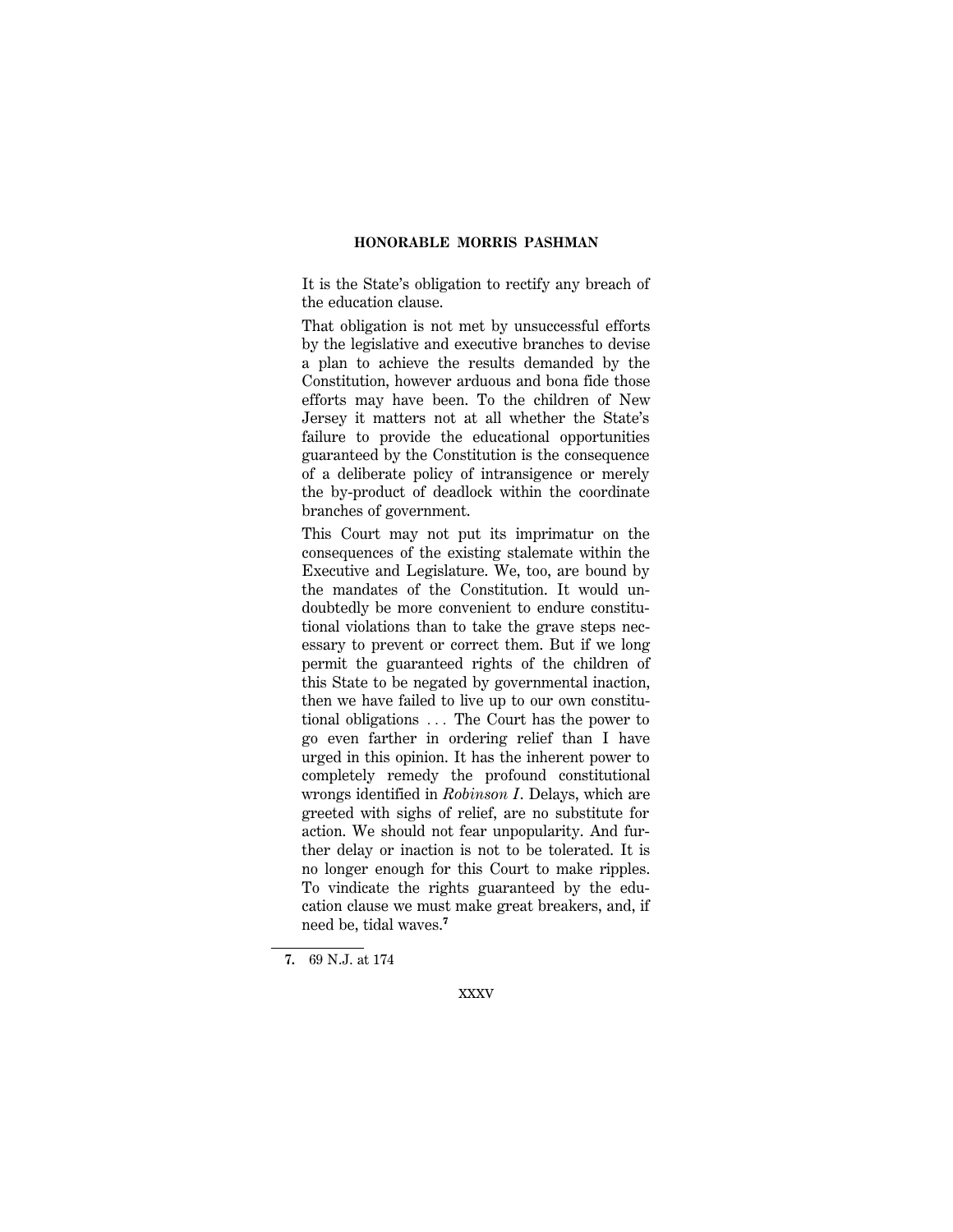The late Justice William Brennan might well have had Justice Pashman in mind when, in an article entitled In Defense of Dissents, he wrote,

The most enduring dissents, however, are the ones in which the authors speak  $\ldots$  as "prophets with honor.'' These are the dissents that often reveal the perceived congruence between the Constitution and the ''evolving standards of decency that mark the progress of a maturing society'' and that seek to sow seeds for future harvest. These are the dissents that soar with passion and ring with rhetoric. These are the dissents that, at their best, straddle the worlds of literature and law.

On rereading Justice Pashman's extraordinary articulation of the Court's obligation to poor urban school children, I couldn't help but reflect on the forces that combined to insure a judicial philosophy so unique and so activist. His son, Louis, speculates that the roots of that philosophy are traceable to the beliefs of his Russian immigrant parents who apparently possessed a characteristic compassion for the needy and downtrodden. Another indication of his deeply progressive beliefs is that among the Justice's private papers were found issues of the New York Times he had retained from the 1950s that contained memorable speeches of Adlai Stevenson, himself a great liberal, delivered during his two unsuccessful Presidential campaigns against President Eisenhower.

Justice Pashman's activism as a judge surely was enhanced and infused by his pragmatism and political sophistication. Not only was he a highly successful practicing lawyer in Passaic from 1936 to 1959, but he also enjoyed considerable success and recognition in the political arena. Beginning as Police Judge of Passaic in 1946, he later became Magistrate, Mayor from 1951 to 1955, and served as City Commissioner until his appointment to the Bench. He also had two close encounters with even higher public office. In the early 1950s, Justice Pashman was a close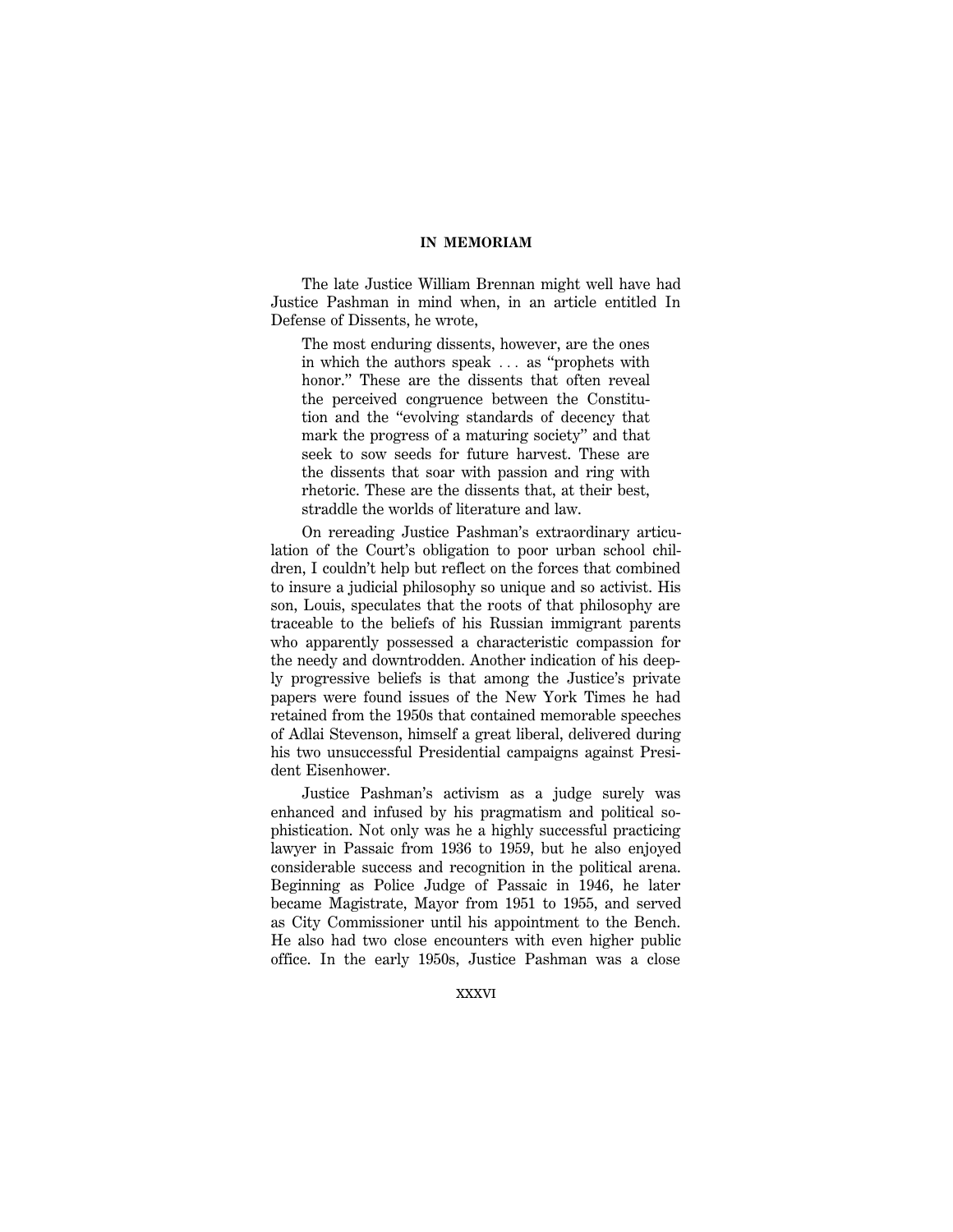adviser in his neighbor, Paul Troast's, campaign for Governor against Robert Meyner, and was rumored to be a likely choice for Attorney General had Troast been successful. Years later, State republican leaders first approached then Assignment Judge Pashman to leave the Bench and run for Governor in 1969, an invitation that those who knew him best believe he would have accepted if not for the unwillingness of the Passaic County Republican leadership to endorse his candidacy. When that endorsement was denied him, Justice Pashman declined to run and party leaders turned instead to then Congressman William Cahill who went on to win the election. Those close brushes with high public office are testaments to Justice Pashman's leadership qualities that were widely recognized inside and outside the Judiciary.

Other aspects of his judicial experience undoubtedly contributed to his activist philosophy. His service in the Chancery Court, which he loved, solidified his confidence in the capacity of resourceful judges to address and resolve private and public disputes of great complexity. A classic example is his landmark decision in *New Jersey Sports and Exposition Authority v. McCrane,***<sup>8</sup>** in which he upheld the constitutionality of the law creating the Sports Authority in the Meadowlands.

And perhaps the most important influence on his tenure as a Justice of this Court was his unparalleled success as the Assignment Judge of Bergen County. Chief Justice Wilentz said, ''There has been no finer Assignment Judge in our modern court history.'' Presiding Appellate Division Judge Sylvia Pressler has observed that Justice Pashman ''defined the job of Assignment Judge'' and the ''his administrative and personnel skills were on the level of genius.'' He knew his judges' capacities and made sure each judge performed at the highest possible level. He was fair to lawyers and litigants, humane but firm and respected by

**<sup>8.</sup>** 119 N.J.Super. 457 (Law Div. 1971)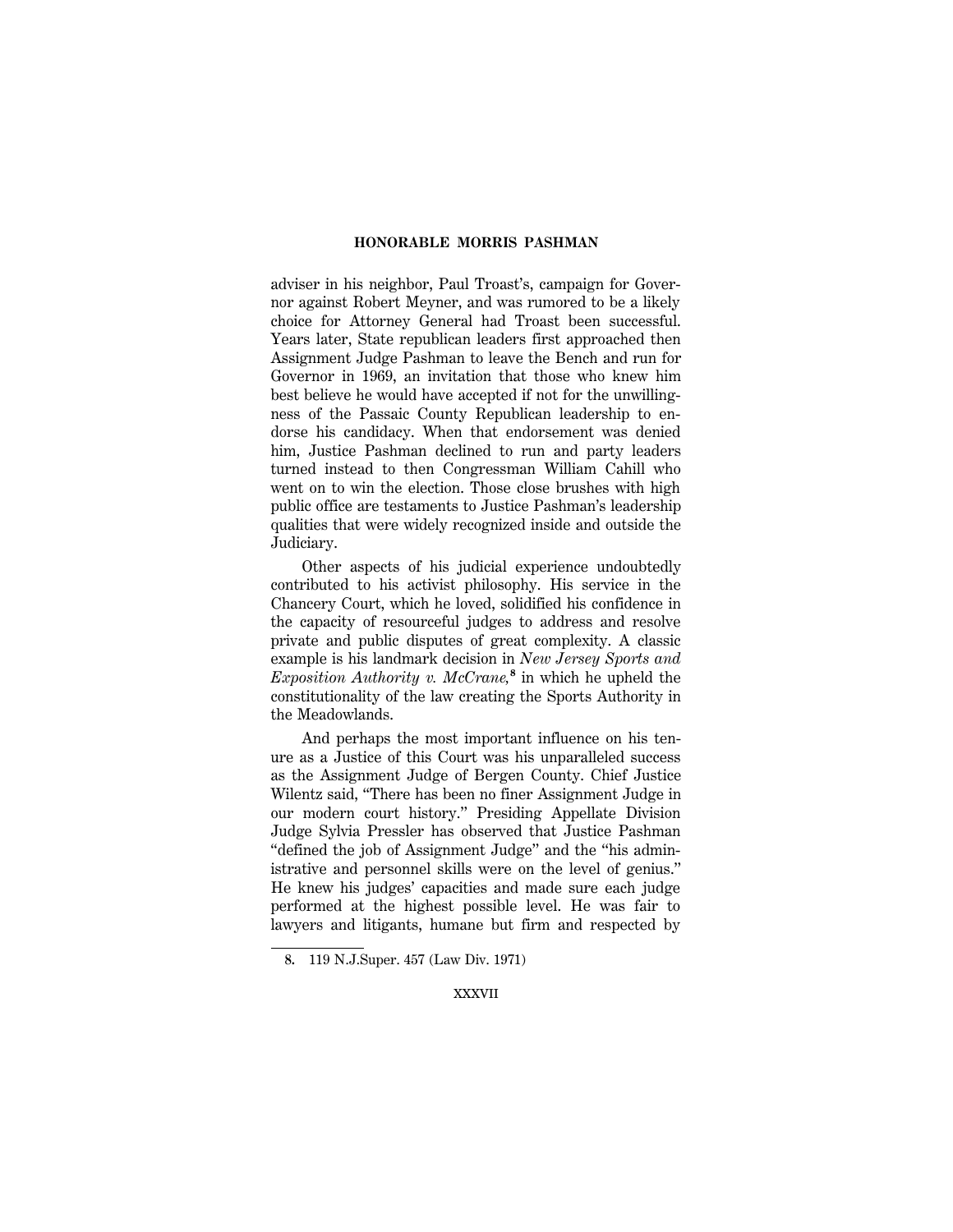lawyers and judges throughout the state for his administrative skills. Again, I quote Chief Justice Wilentz for this overview of Justice Pashman's other administrative contributions to our court system:

The administrative assignments delegated to him are more than I can possibly list in this short tribute. They included the overhaul of matrimonial procedures, establishment of a Family Court, equalization of the Chancery work load, monitoring the revision of pretrial intervention, reorganization of probation services, planning of the Hughes Justice Complex, implementation of the Mental Commitment Review Program, creation of a new means of managing civil cases, advancement of positive relations between the press and the judiciary, plus assisting with practically every major administrative initiative headed by me or by other members of the Court.

Today's ceremony will not permit an in-depth review of Justice Pashman's opinions as a member of our Court. A symposium devoted to those opinions appears in the Winter 1983 edition of the Rutgers Law Review, a publication on which Justice Pashman served as case editor in 1934 and 1935. But I would briefly mention just a few of some his best know opinions.

In *State v. Hunt*,<sup>9</sup> this Court invalidated under our State Constitution the warrantless installation of pen registers on defendant's telephones. Justice Handler wrote separately in *Hunt* to express the now widely-held view that reliance on our state constitution as an independent source of constitutional protection is most appropriate when supported by sound reasons and state law, policy or tradition. Justice Pashman disagreed characterizing that approach as establishing ''a presumption against divergent interpretations of our constitution unless special reasons are shown

**<sup>9.</sup>** 91 N.J. 287 (1982)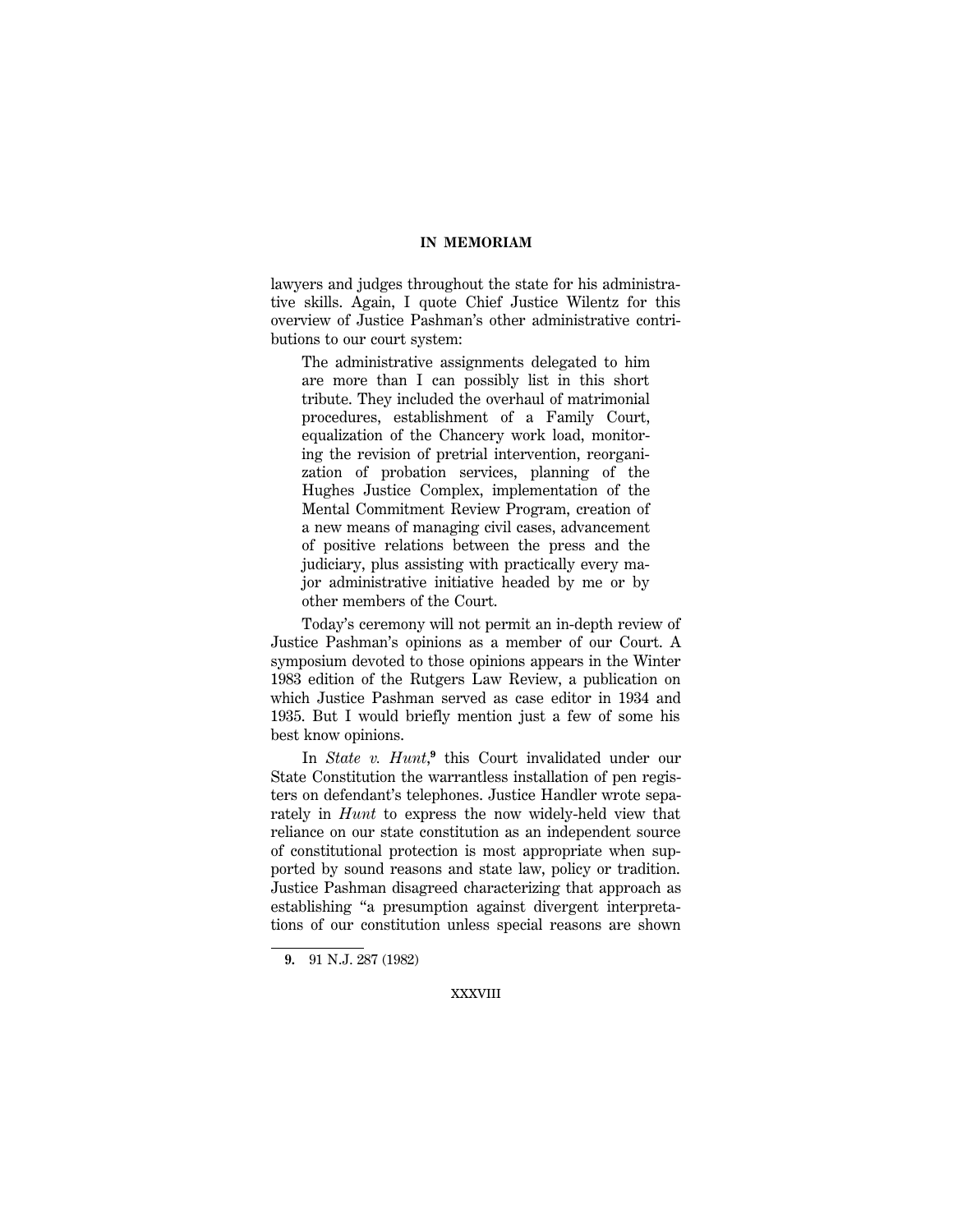for New Jersey to take a path different from that chosen at the federal level.''

He stated, ''I would reverse the presumption. As a general rule, this Court should construe the New Jersey Constitution as it considers appropriate, taking to account the various factors that constitute sound constitutional analysis.''**<sup>10</sup>**

He emphasized that:

We should not be reluctant to engage in independent state constitutional analysis. None of our prior cases in this area has suggested hesitance, and there is no reason for it. Where this Court perceives that the federal constitution has been construed to protect the fundamental rights and liberties of our citizens inadequately, it cannot shrink from its duty to act. The New Jersey Constitution provides the citizens of this state with a fully independent source of protection of fundamental rights and liberties. It is our role alone to say what those rights are and it is our solemn obligation to enforce them.**<sup>11</sup>**

In *Right to Chose v. Byrne*, **12** Justice Pashman continued to assert his belief that our state constitution stands as an independent and explicit affirmation of fundamental rights and liberties. The majority in *Right to Choose* held that the equal protection guarantee implicit in the New Jersey constitution required that all medically necessary therapeutic abortions be paid for under the state Medicaid law. In his separate opinion, Justice Pashman asserted that our State constitution required the State also to fund a woman's choice to obtain an elective, non-therapeutic abortion observing that ''[t]he freedom to choose whether or not

**12.** 91 N.J. 287 (1982)

**<sup>10.</sup>** 91 N.J. 324

**<sup>11.</sup>** *Id.* at 332–3.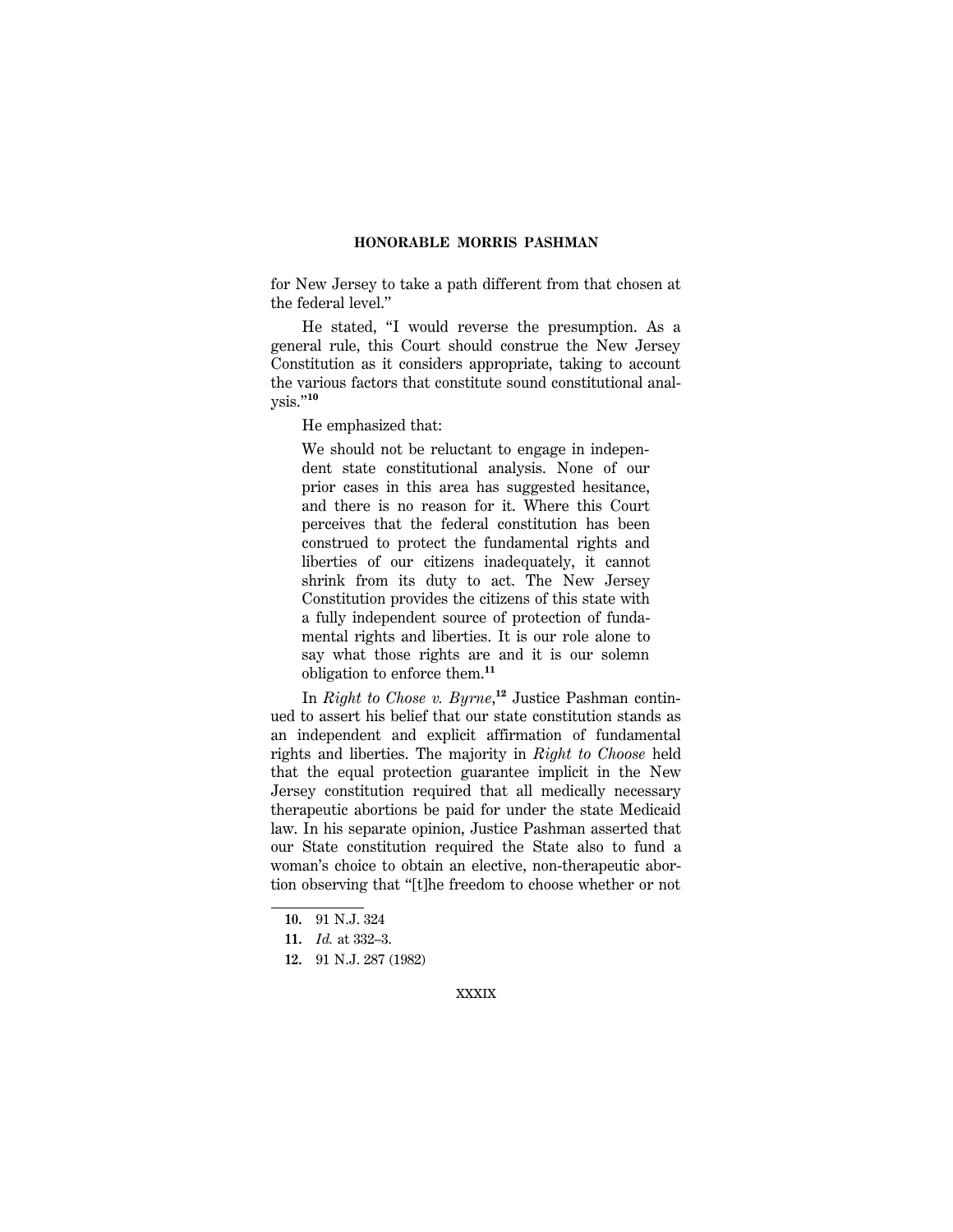to bear a child is of such fundamental importance that I believe our Constitution affirmatively requires funding for abortions for women who choose them and cannot otherwise afford them.''**<sup>13</sup>**

Returning again to the theme he addressed in *Hunt*, Justice Pashman added:

I would hold that the New Jersey Constitution provides our state's citizens with a fully *independent* source of protection of fundamental rights and liberties. This means that we should not presume the United States Supreme Court interpretations of the federal constitution dispose of the state constitutional issue. Our state constitution must be interpreted on its own merits, and the liberties it protects are in no way limited by the extent to which they are protected by the federal constitution.**<sup>14</sup>**

This very term, our Court had occasion to reconsider the limits of Justice Pashman's landmark opinion in *White v. The Violent Crimes Compensation Board*, **<sup>15</sup>** in which, writing for a sharply divided Court, he concluded that a crime victim's claim for compensation was not barred by the substantive statute of limitations included in the Act because the victim's inability to file her claim on time resulted in part from the injuries sustained during the underlying criminal assault.

In *State v. Saunders*, **<sup>16</sup>** Justice Pashman, writing again for a divided Court, concluded that New Jersey's fornication statute was unconstitutional under the right of privacy protections afforded by both the state and federal constitutions.

**<sup>13.</sup>** 91 N.J. 287, 324

**<sup>14.</sup>** *Id.* at 332–333.

**<sup>15.</sup>** 76 N.J. 368 (1978)

**<sup>16.</sup>** 75 N.J. 200 (1977)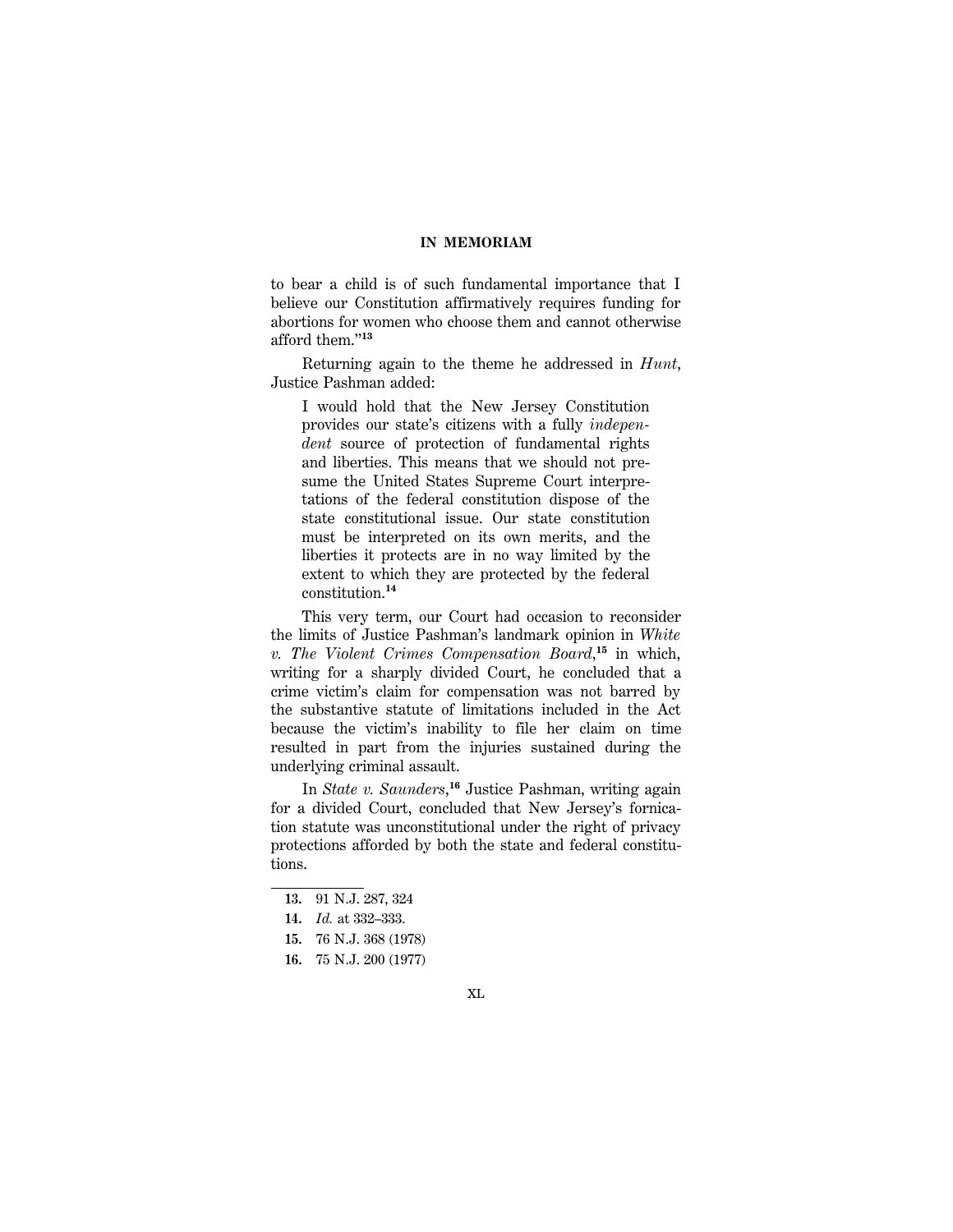I could refer to many other opinions authored by Justice Pashman that reflected his unerring instinct for deciding cases by emphasizing the importance of fairness and individualized justice. As Justice O'Hearn once observed, Justice Pashman ''like the psalmist, yearned for justice and never ceased in its search.''

As Justice Schreiber has noted, Morris Pashman loved the New Jersey Supreme Court. He described his service on the Court to me as ''the greatest job in the world.'' After his retirement, he never missed a Court function and willingly took on official and unofficial assignments in the Court's service.

When he returned to private practice with his son, Louis, in 1982, after turning down an opportunity tendered by Governor Kean to fill an important position in state government, he brought to bear his remarkable personal enthusiasm to the business of lawyering. A rainmaker of considerable skill, he relished the opportunity to work with lawyers throughout the state who sought his counsel.

He loved the law for its own sake and he was happiest in the company of judges and other lawyers. That his love for his chosen profession was reciprocated by the Bench and Bar was profoundly demonstrated at a gathering earlier this month at Rutgers Law School where almost two hundred lawyers and judges convened to contribute in excess of \$175,000 to the Rutgers Law School Scholarship Fund established in his honor.

In an editorial following his death, the *New Jersey Lawyer* described Justice Pashman as ''a magnificent presence in our judicial and legal universe.'' To that I would add only that his remarkable qualities about which our presenters have spoken today have earned Justice Pashman a special place in the history of this Court and the enduring respect of the people of the State of New Jersey.

CHIEF JUSTICE PORITZ: Thank you, Justice Stein. I did not serve on the Court with Justice Pashman, but I